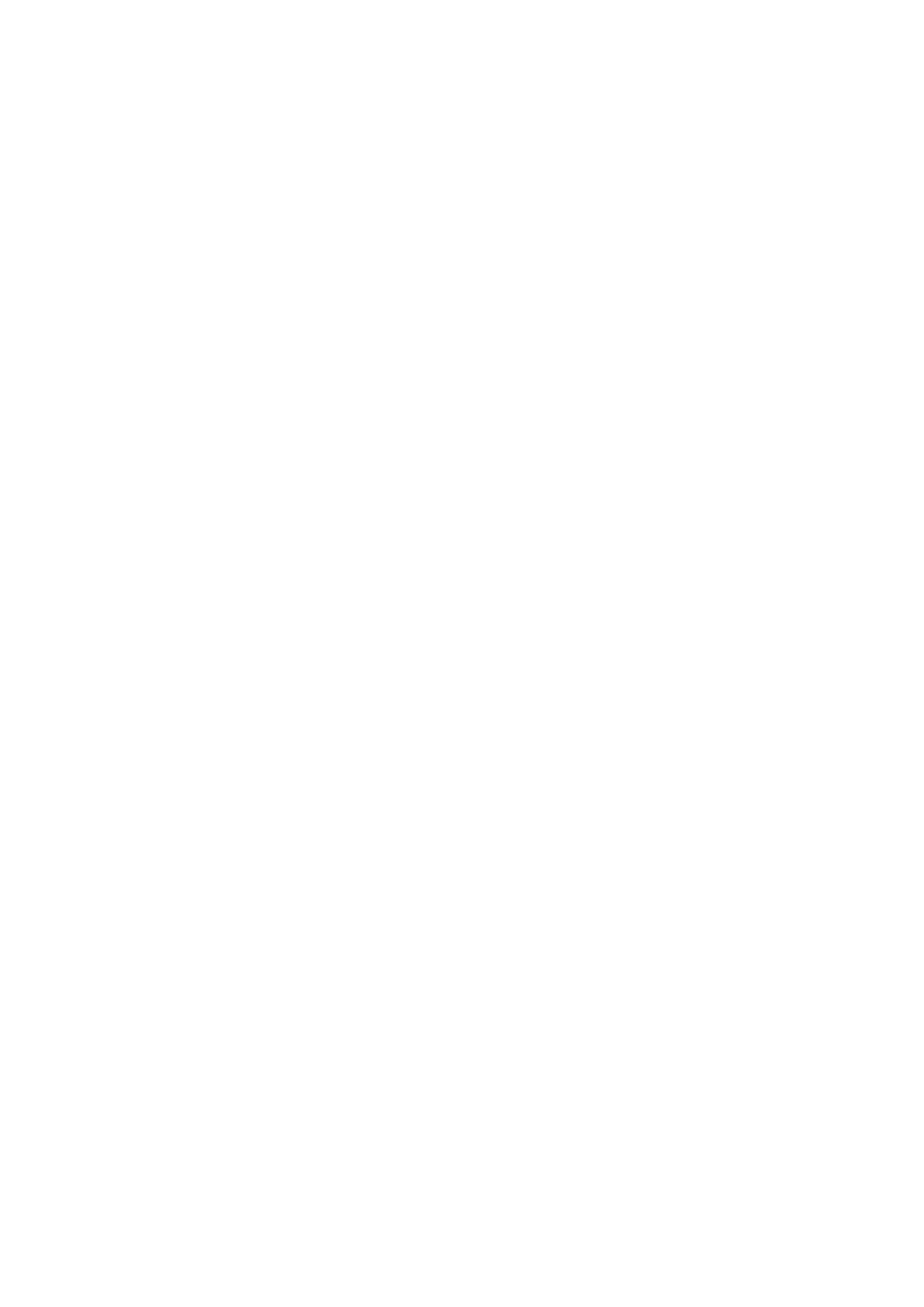# **Table of Contents**

| Section one:   | Completing this workbook             | 1  |
|----------------|--------------------------------------|----|
| Section two:   | Assessment strategy                  | 3  |
| Section three: | Application details and workbook     | 4  |
| Section four:  | Final assessment (panel to complete) | 27 |

e de la provincia de la provincia de la provincia de la provincia de la provincia de la provincia de la provin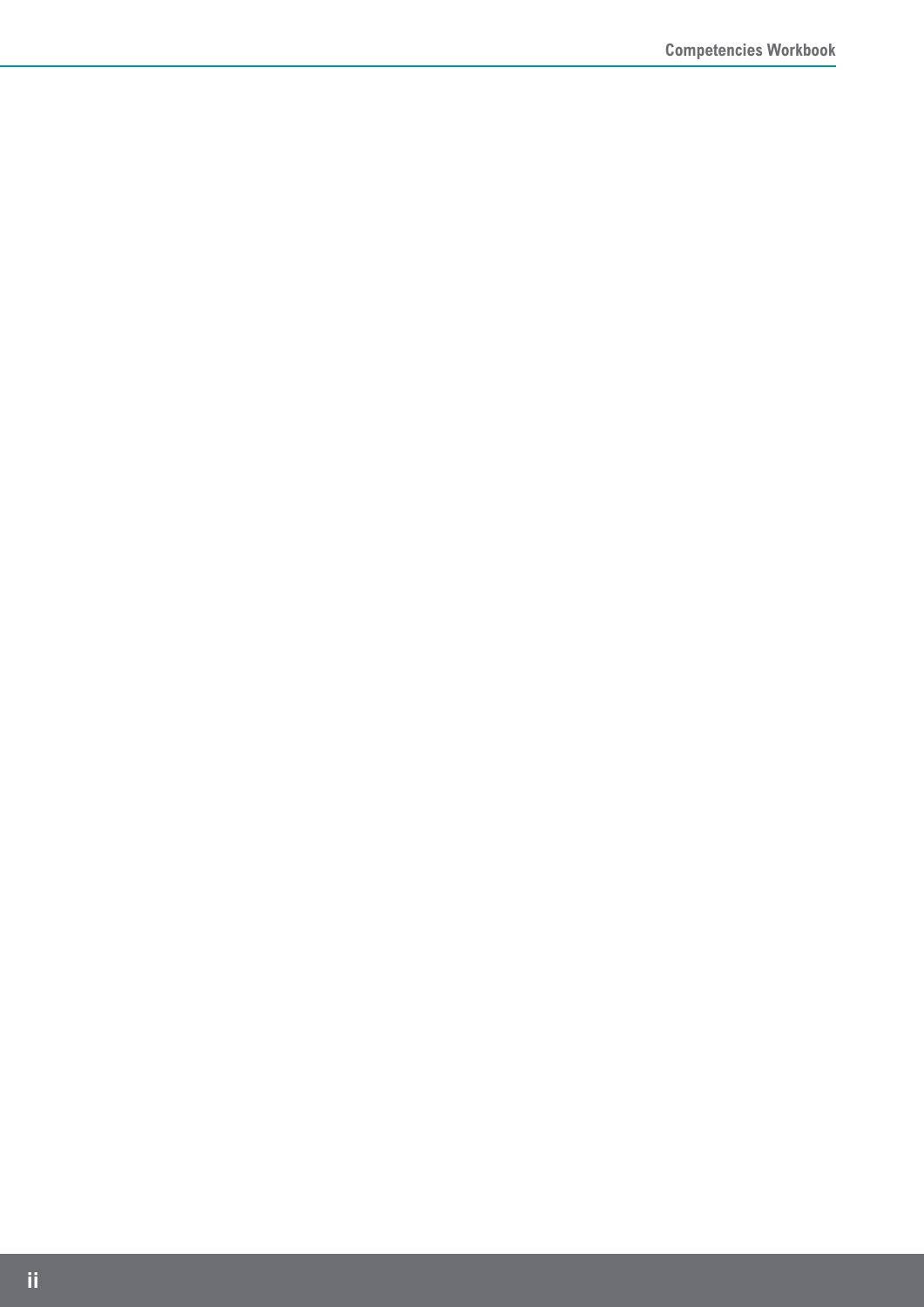# **Section one: Completing this workbook**

This workbook is for enrolled nurses seeking reclassification to the level of Advanced Skill Enrolled Nurse (ASEN).

It is **not** intended for enrolled nurses who hold a post-registration qualification of at least six months duration relevant to their area of clinical practice and who have at least three years experience as an enrolled nurse. These enrolled nurses are reclassified via a different process and should refer to the *Advanced Skill Enrolled Nurse Classification Guide* for further information.

The *Advanced Skill Enrolled Nurse Classification Guide* is a comprehensive guide designed to assist enrolled nurses in applying for reclassification to the ASEN level. It includes detailed information about completing this workbook.

Applicants should be able to obtain copies of the guide from their line manager or by downloading it from www.nursing.health.wa.gov.au where it is available in PDF format.

Applicants seeking reclassification to ASEN:

- are responsible for ensuring their workbook is completed and that evidence supporting their application is provided
- should address all competencies clearly and concisely, supporting each with examples of relevant activities or events
- $\bullet$  must explain how they meet the competency standards in each of three domains  $$ professional development, provision of clinical care and the management of self and others.

Each domain has a number of competency standards and each standard has a number of performance guides. Performance guides are provided as examples only.

To comply with Clause 25 (Workforce Development in the *WA HEALTH – LHMU – Enrolled Nurses, Assistants in Nursing, Aboriginal and Ethnic Health Workers Industrial Agreement 2011)* ), the *Advanced Skill Enrolled Nurse (ASEN) Competencies Workbook* (the workbook) has been revised and now includes mental health competency standard examples for mental health enrolled nurses.

In addressing each competency standard, applicants should:

- consider how the competency can be best demonstrated
- provide one or more examples
- list activities that they have undertaken to support the competency.

In demonstrating the achievement of a competency, it is preferable that applicants provide a range of examples. These may be from recent or past experience.

Applications may be handwritten or typed. Handwritten applications must be legible and the meaning of abbreviations stated at first mention.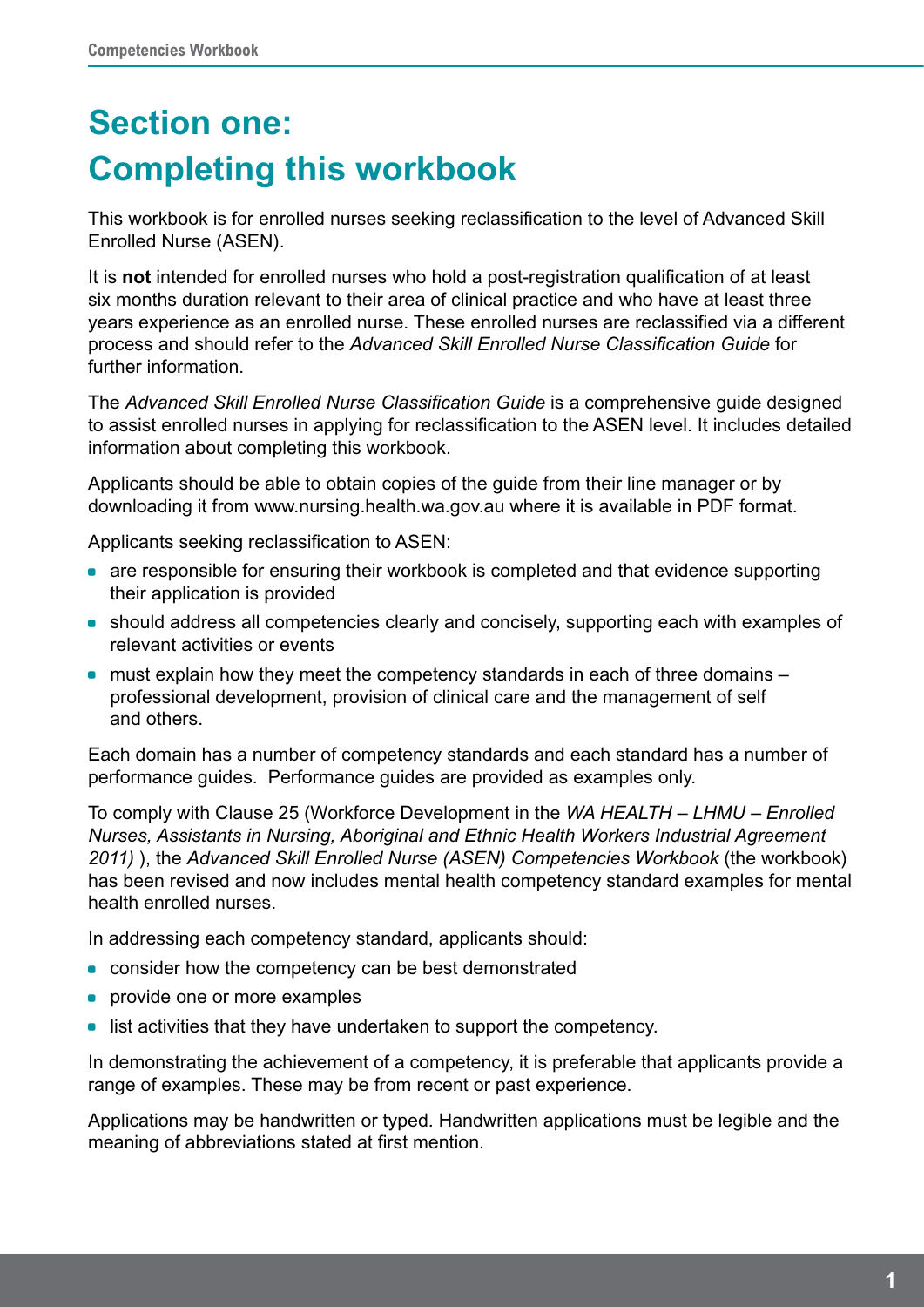Applicants should submit completed workbooks to their line manager who will convene a classification review panel.

Line managers must be classified (according to the 2010 ANF Industrial Agreement) as SRN 3 or above and may be a nurse manager, clinical nurse manager, clinical nurse specialist, clinical nurse consultant or nursing/midwifery director/co-director.

The classification review panel will assess the completed workbook against the ASEN competencies and submit a report containing a recommendation to the relevant area/hospital director/co-director of nursing/midwifery.

The panel can make one of two recommendations — that the applicant be reclassified to ASEN or that the applicant requires further development before being reclassified.

If a recommendation of further development is given, the unsuccessful applicant will be given a plan that will identify the competencies they still need to develop and explain what they will need to do to achieve these competencies.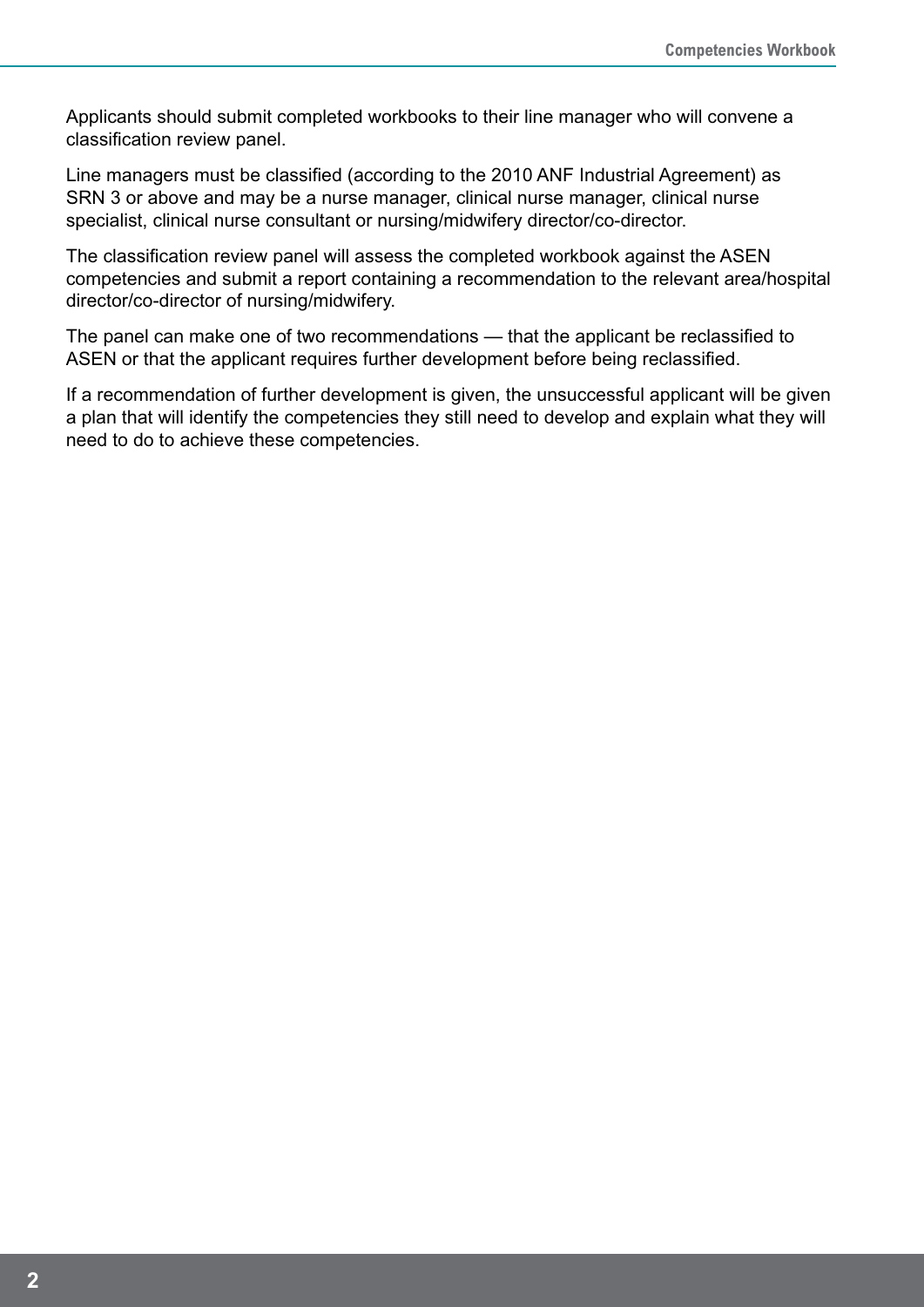# **Section two: Assessment strategy**

The assessment strategy recognises the knowledge, clinical skills, expertise and previous experience of the applicant. The focus of the assessment is to assess the applicant's performance against the ASEN competencies. The competencies were adapted from the *competency standards for the advanced enrolled nurse*<sup>1</sup> .

Evidence supporting the application can be in the following forms:

• copies of attendance certificates, certificates of completion, memberships in relation to development, course, committees etc

or

• written evidence of performance  $-$  a completed ASEN competencies workbook, using written evidence of performance or a recent performance appraisal (within the past 12 months)

or

• direct observation of performance — a completed ASEN competencies workbook using direct observation of the applicant's performance by an assessor who can be a staff development nurse (SDN), registered nurse or nurse manager. Direct observation requires the assessor to observe the applicant's performance and compare it to the competency standard, then document the observation in the Direct Observations section of the workbook. Observations should include both clinical skills and behaviours. The form should be signed and dated by the assessor and submitted with the workbook.

### **Direct observations of performance**

The assessor should observe the actual performance of the applicant and compare it to the competency standards in the *Advanced Skill Enrolled Nurse Classification Guide*.

The assessor should:

- document completed competencies in the workbook, based on direct observation of the applicant
- give details of the applicant's actual performance and a decision as to whether the competency has been demonstrated
- \* provide observations of skills, behaviours or application of knowledge in the *Direct Observation* sections of the workbook
- \* comment on the applicant's performance in the *Direct Observation* section.

For competencies demonstrated and achieved, the assessor should initial and sign in the box provided for achievement of competency.

For competencies not achieved, the assessor should initial and sign in the box provided for competency standards not demonstrated. The reasons the competencies were not achieved should be documented in the development plan.

<sup>&</sup>lt;sup>1</sup> Adrian, A., (2005). Competency standards for the advanced enrolled nurse.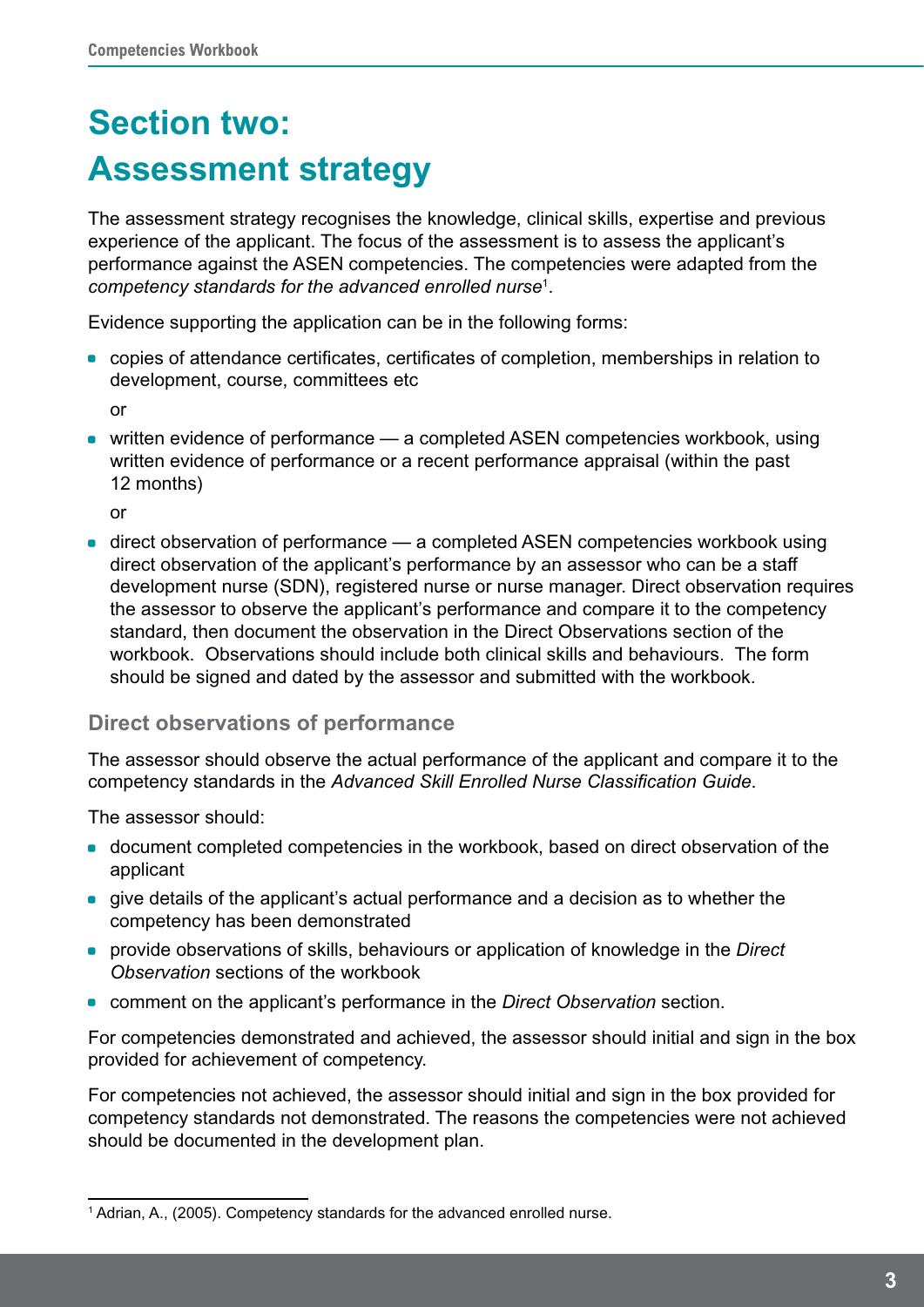# **Section three: Application details and workbook**

Applicants should complete their details below and address each competency as outlined. On completion, they should sign and date this workbook and give it to their line manager, who should progress the application as per the process for application in the *ASEN Classification Guide*.

Applicants are advised to keep a copy of the completed workbook for their own records.

#### **Applicant to complete**

| Full name:                                      |                                                |                             |                  |  |
|-------------------------------------------------|------------------------------------------------|-----------------------------|------------------|--|
| Area of clinical<br>practice:                   |                                                | Years of<br>enrolled nurse: | experience as an |  |
|                                                 | Signature                                      |                             | Date             |  |
| <b>Endorsements</b><br>Line manager to complete |                                                |                             |                  |  |
| Name:                                           |                                                |                             |                  |  |
|                                                 | Signature                                      |                             | Date             |  |
|                                                 | <b>Classification Review Panel to complete</b> |                             |                  |  |

| Chairperson name     |  |
|----------------------|--|
| Panel member<br>name |  |
| Panel member<br>name |  |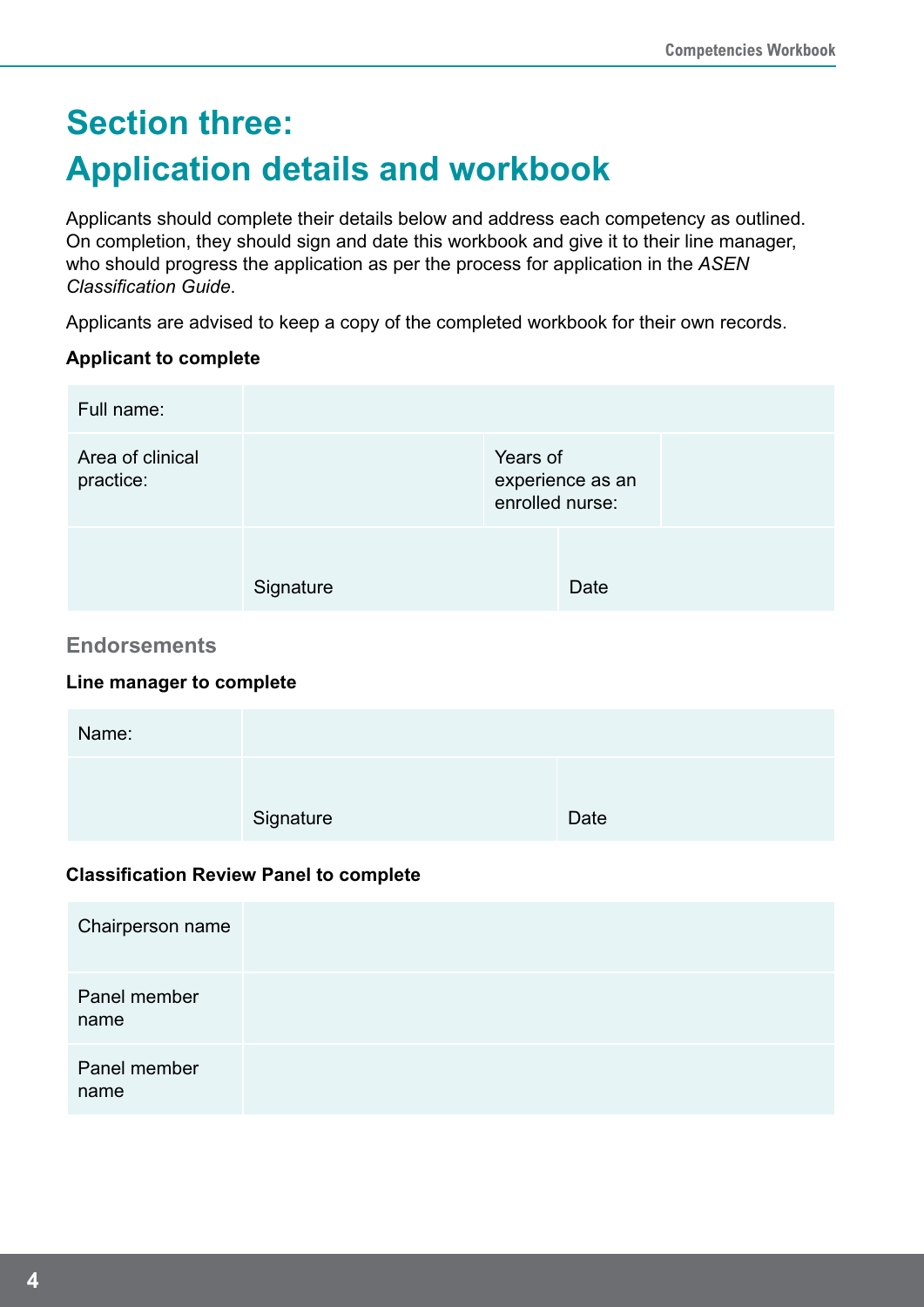#### **Domain 1: Professional development**

This competency domain reflects active engagement in ongoing learning and collaboration with others in education as a basis for practice.

Applicants must address each competency standard and provide evidence supporting their statements. Additional pages may be attached if more space is needed.

#### **Competency standard 1.1**

**Initiates and undertakes ongoing professional development**

#### **Performance guide**

Examples of ASEN behaviours that demonstrate the competency standard:

- identifies professional development needs through reflection on practice
- seeks out learning opportunities to extend knowledge and skills according to professional goals
- undertakes specialist and/or ongoing education
- actively participates in the profession through membership of professional organisations or nursing networks.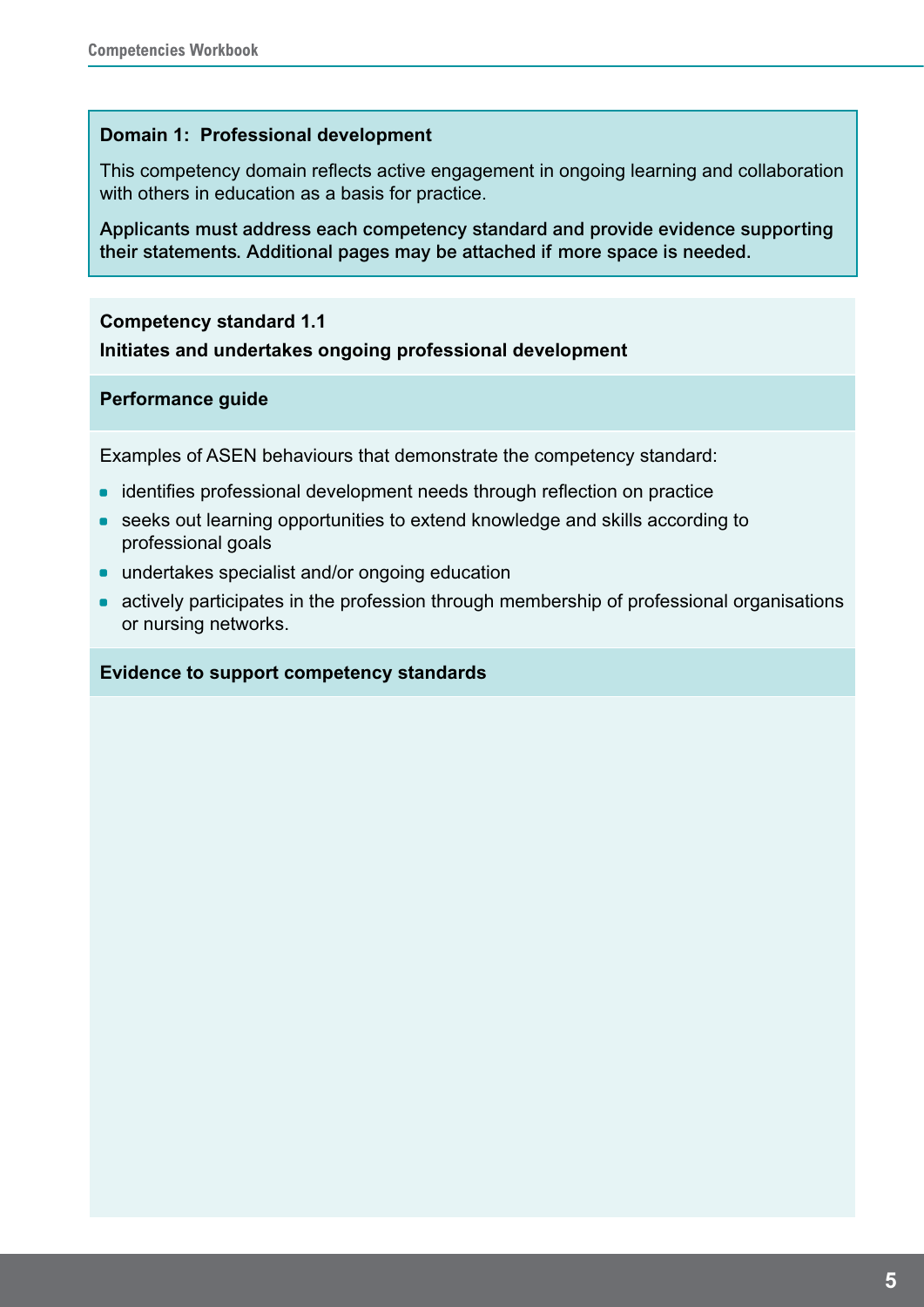| <b>Direct observation</b><br>(To be completed by the assessor)                                                                                                                               | Competent                 | Developing<br>competency  |
|----------------------------------------------------------------------------------------------------------------------------------------------------------------------------------------------|---------------------------|---------------------------|
|                                                                                                                                                                                              | Assessor's initials       | Assessor's initials       |
|                                                                                                                                                                                              |                           |                           |
| <b>Classification Review Panel to complete</b>                                                                                                                                               | Panel Chair's<br>initials | Panel Chair's<br>initials |
| The chair of the classification panel initials the<br>competency. If the competency standard is not<br>demonstrated at this time the reason should be<br>documented in the development plan. |                           |                           |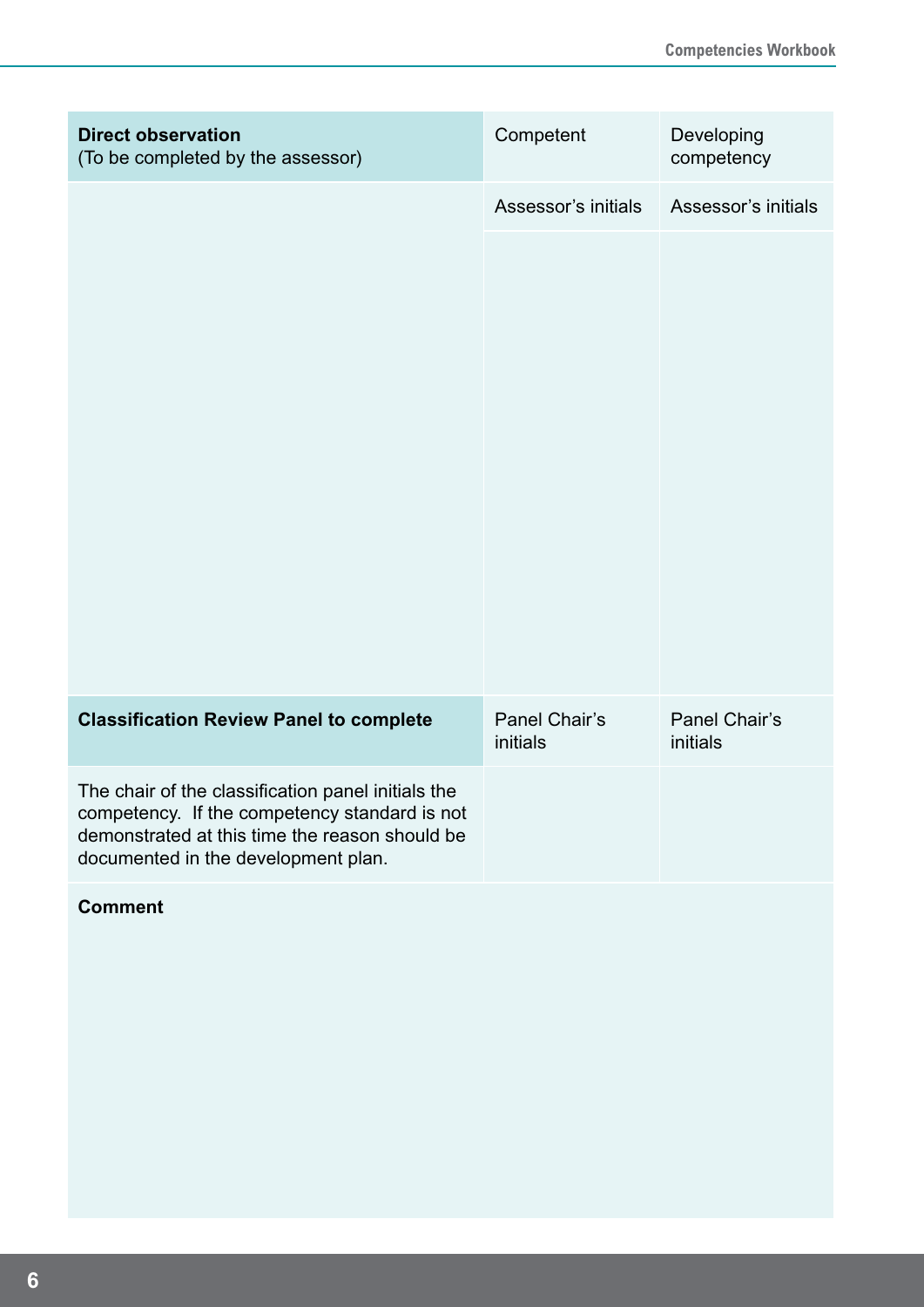### **Competency standard 1.2 Contributes to the education of others**

#### **Performance guide**

Examples of ASEN behaviours that demonstrate the competency standard:

- orientates new staff to local practices
- \* preceptors or mentors new graduate enrolled nurses, student enrolled nurses, and assistants in nursing
- assists with the development of ward-based educational material.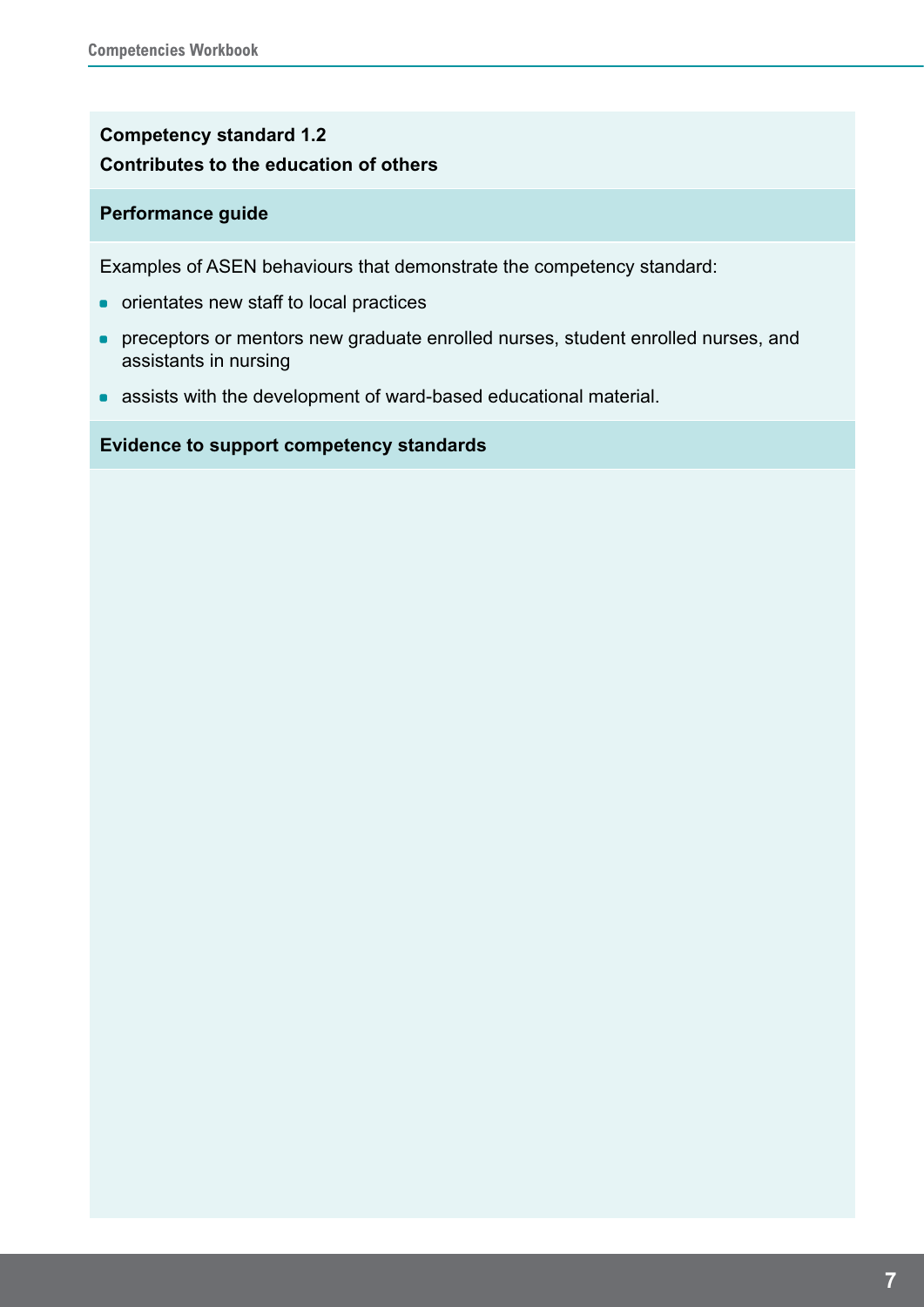| <b>Direct observation</b><br>(To be completed by the assessor)                                                                                                                               | Competent                 | Developing<br>competency  |
|----------------------------------------------------------------------------------------------------------------------------------------------------------------------------------------------|---------------------------|---------------------------|
|                                                                                                                                                                                              | Assessor's initials       | Assessor's initials       |
|                                                                                                                                                                                              |                           |                           |
| <b>Classification Review Panel to complete</b>                                                                                                                                               | Panel Chair's<br>initials | Panel Chair's<br>initials |
| The chair of the classification panel initials the<br>competency. If the competency standard is not<br>demonstrated at this time the reason should be<br>documented in the development plan. |                           |                           |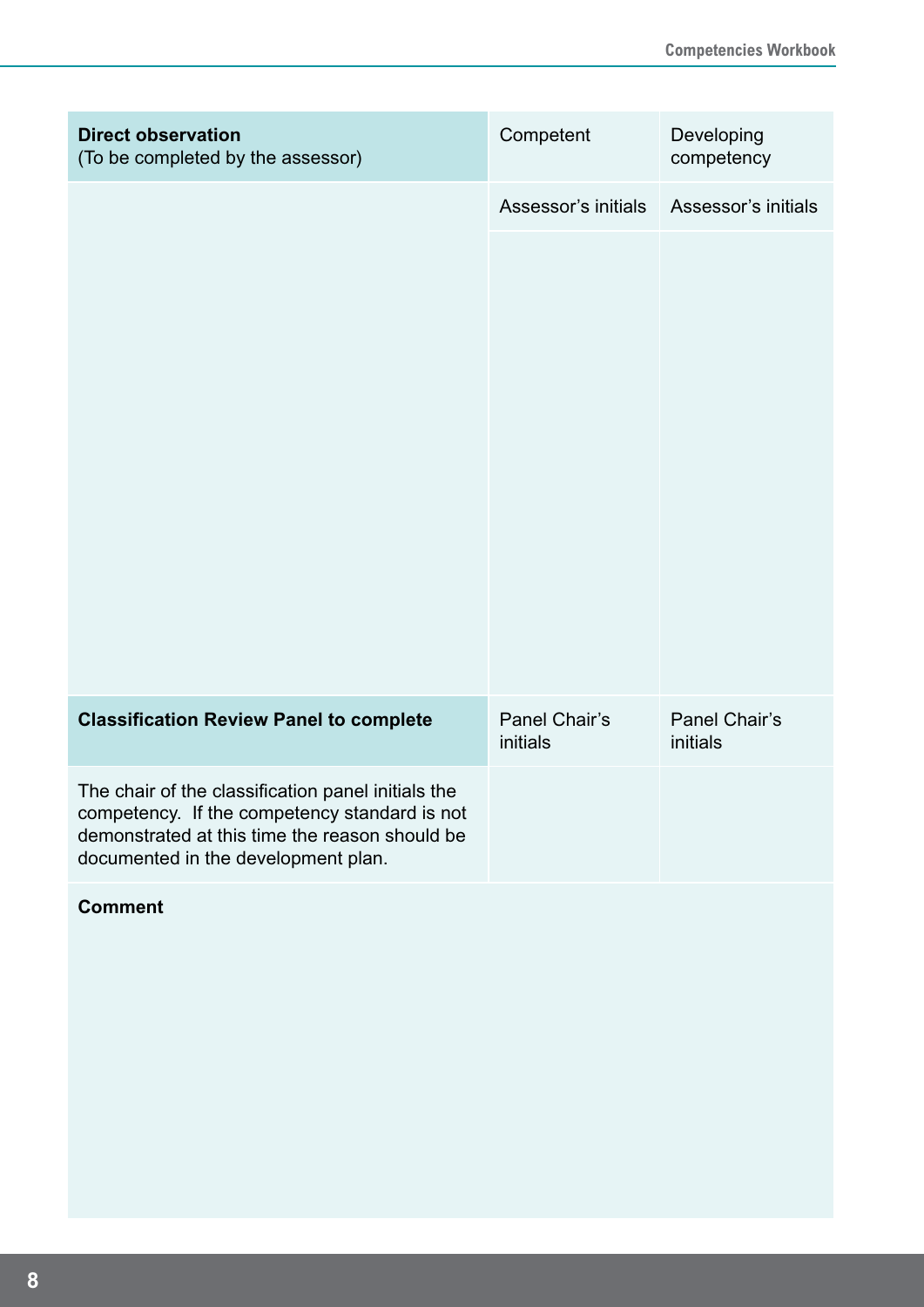#### **Domain 2: Provision of clinical care**

This competency domain reflects an ability to provide more comprehensive clinical care in a focused or specialised area of practice. This may include providing care to individuals and/or groups with complex needs both within and/or outside of a formal healthcare setting, with a greater degree of indirect registered nurse supervision.

The enrolled nurse must continue to work within their scope of practice and under the supervision of a registered nurse.

Applicants must address each competency standard and provide evidence supporting their statements. Additional pages may be attached if more space is needed.

#### **Competency standard 2.1**

**Practises using specialised or more comprehensive knowledge and skills**

#### **Performance guide**

Examples of ASEN behaviours that demonstrate the competency standard:

- $\bullet$  applies specific knowledge and skills in the provision of clinical care e.g. wound care, continence management, dementia, or child and family health
- applies a broad knowledge base, and wide experience of the care environment and processes, to the provision of care
- uses in-depth knowledge of community resources to plan management of care
- liaises with community mental health workers on admission and discharge of mental health patients.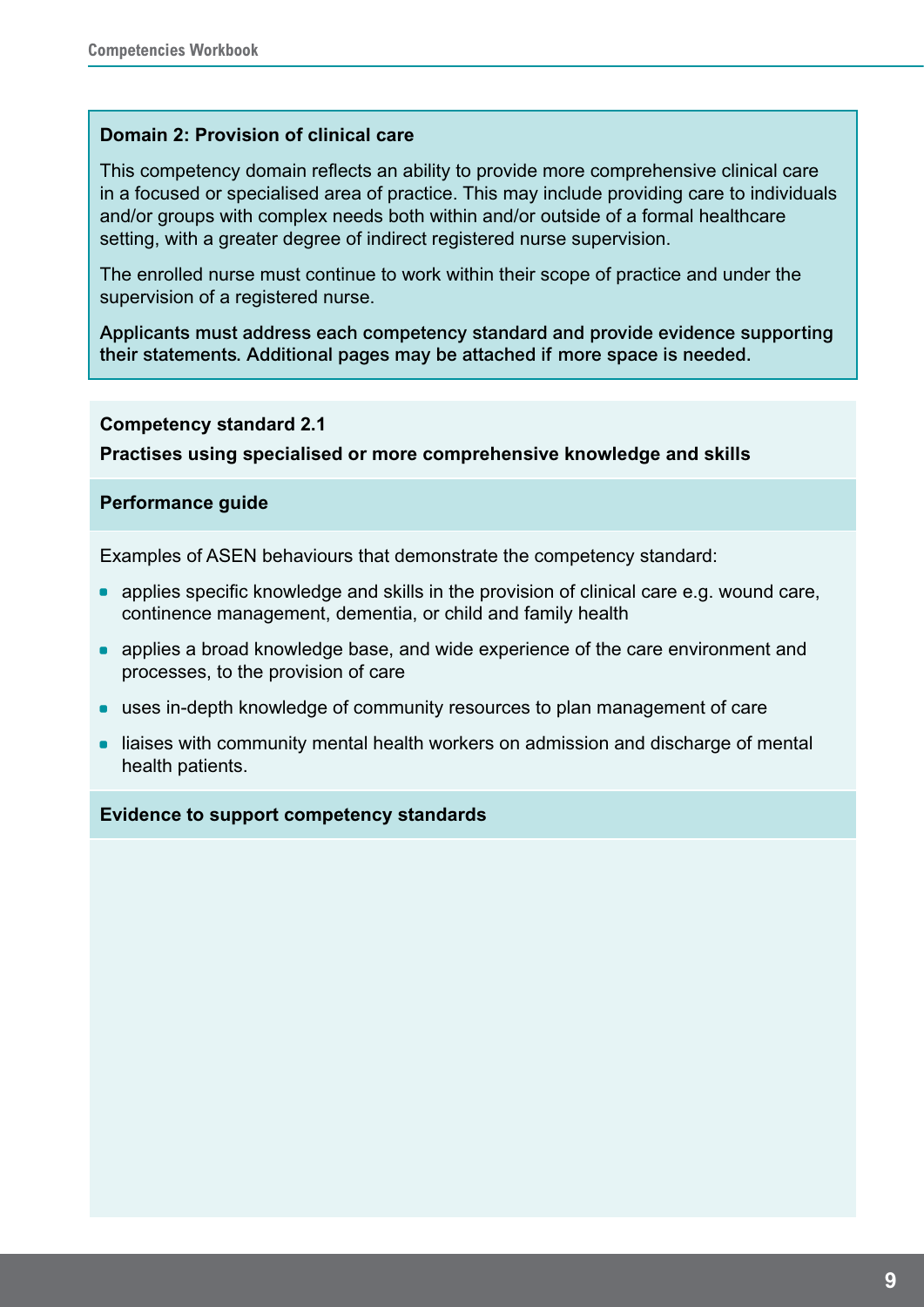| <b>Direct observation</b><br>(To be completed by the assessor)                                                                                                                               | Competent                 | Developing<br>competency  |
|----------------------------------------------------------------------------------------------------------------------------------------------------------------------------------------------|---------------------------|---------------------------|
|                                                                                                                                                                                              | Assessor's initials       | Assessor's initials       |
|                                                                                                                                                                                              |                           |                           |
| <b>Classification Review Panel to complete</b>                                                                                                                                               | Panel Chair's<br>initials | Panel Chair's<br>initials |
| The chair of the classification panel initials the<br>competency. If the competency standard is not<br>demonstrated at this time the reason should be<br>documented in the development plan. |                           |                           |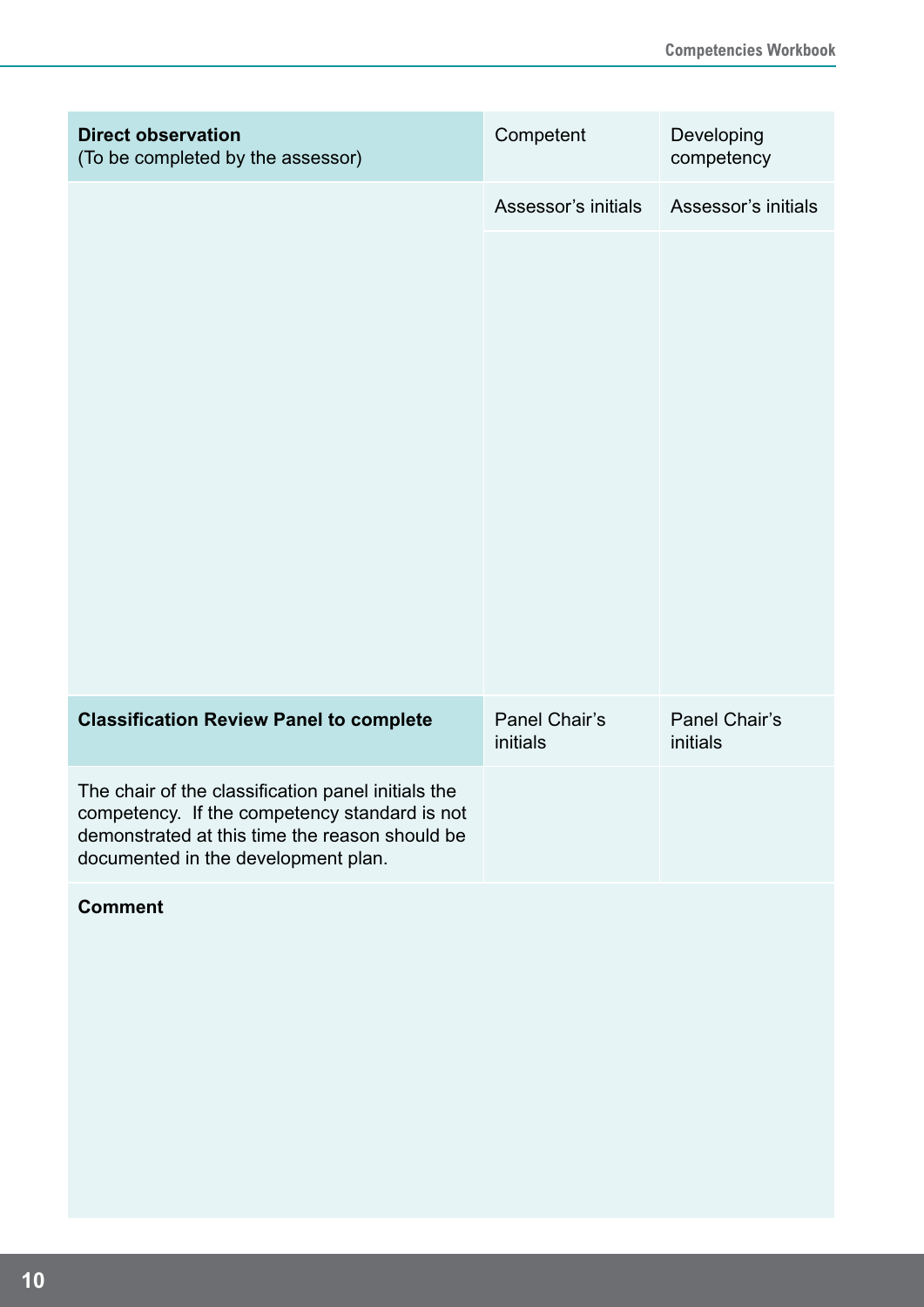#### **Competency standard 2.2**

#### **Modifies practice to accommodate patient/client healthcare needs of individuals and/or groups in different environments**

#### **Performance guide**

Examples of ASEN behaviours that demonstrate the competency standard:

- may provide care for individuals and/or groups in homes or community settings as well as healthcare settings
- **uses advanced assessment skills to modify patient care**
- practises according to clinical standards and guidelines
- demonstrates the ability to perform ongoing risk assessment through the use of tools such as the Mental State Exam and Clinical Risk Assessment and Management.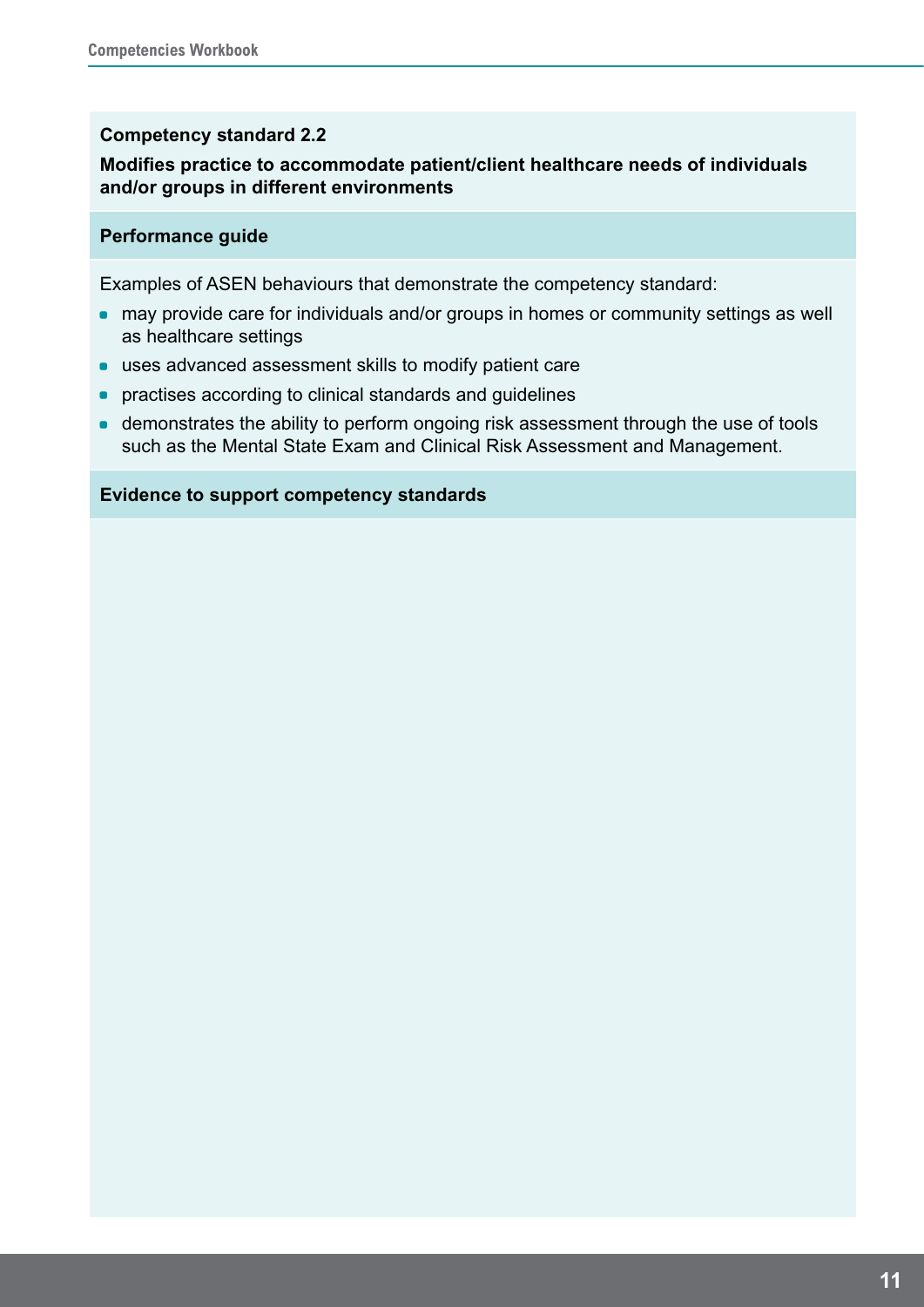| <b>Direct observation</b><br>(To be completed by the assessor)                                                                                                                               | Competent                 | Developing<br>competency  |
|----------------------------------------------------------------------------------------------------------------------------------------------------------------------------------------------|---------------------------|---------------------------|
|                                                                                                                                                                                              | Assessor's initials       | Assessor's initials       |
|                                                                                                                                                                                              |                           |                           |
| <b>Classification Review Panel to complete</b>                                                                                                                                               | Panel Chair's<br>initials | Panel Chair's<br>initials |
| The chair of the classification panel initials the<br>competency. If the competency standard is not<br>demonstrated at this time the reason should be<br>documented in the development plan. |                           |                           |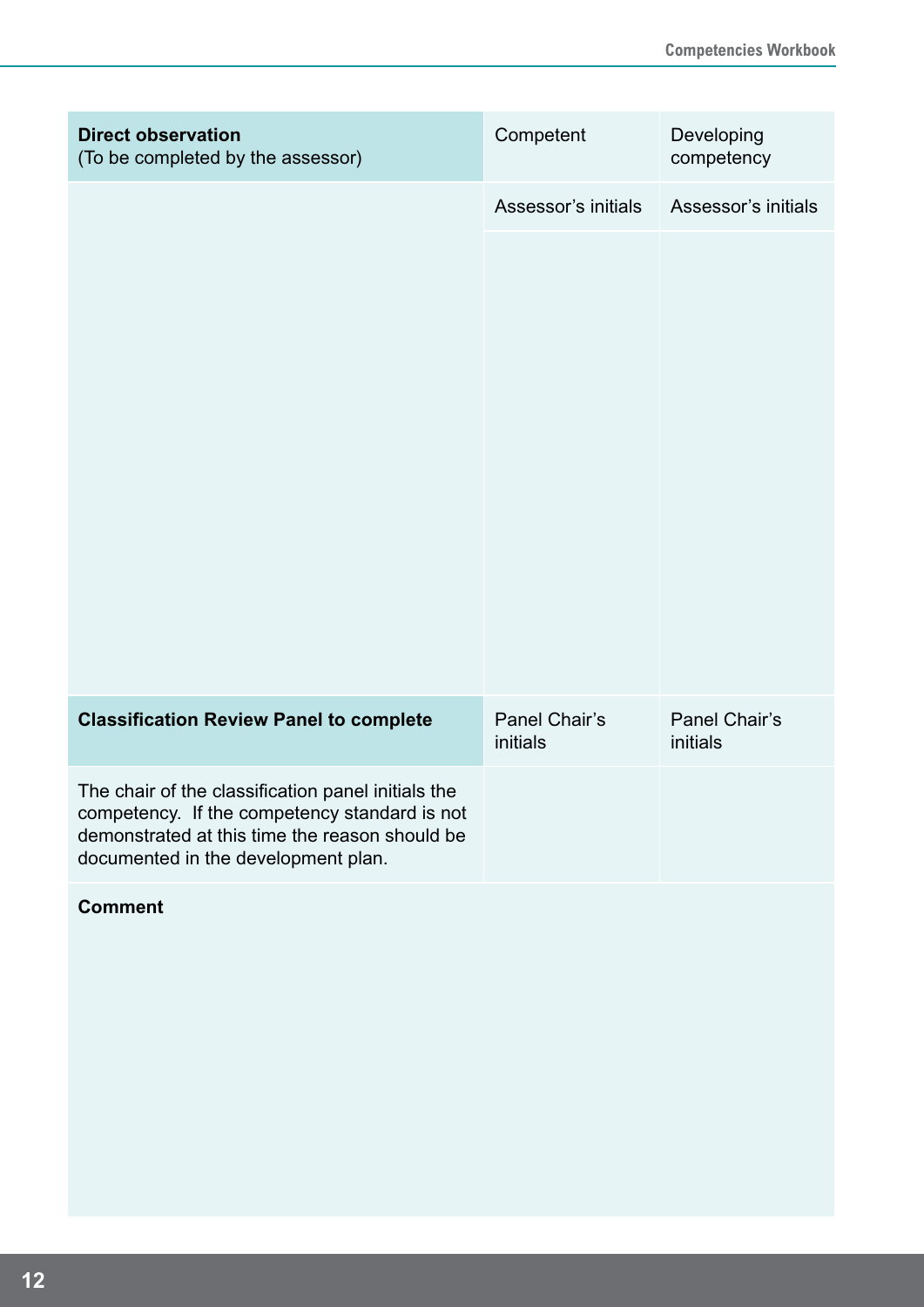#### **Competency standard 2.3**

#### **Assists in providing care to individuals and/or groups with complex conditions**

#### **Performance guide**

Examples of ASEN behaviours that demonstrate the competency standard:

- prioritises care appropriately and responds independently to clinical situations, escalating care as necessary
- **undertakes complex nursing procedures in the provision of care**
- responds to rapidly changing situations involving deteriorating patients
- recognises the different care required with the complex mental health patient and initiates appropriate multidisciplinary care plans.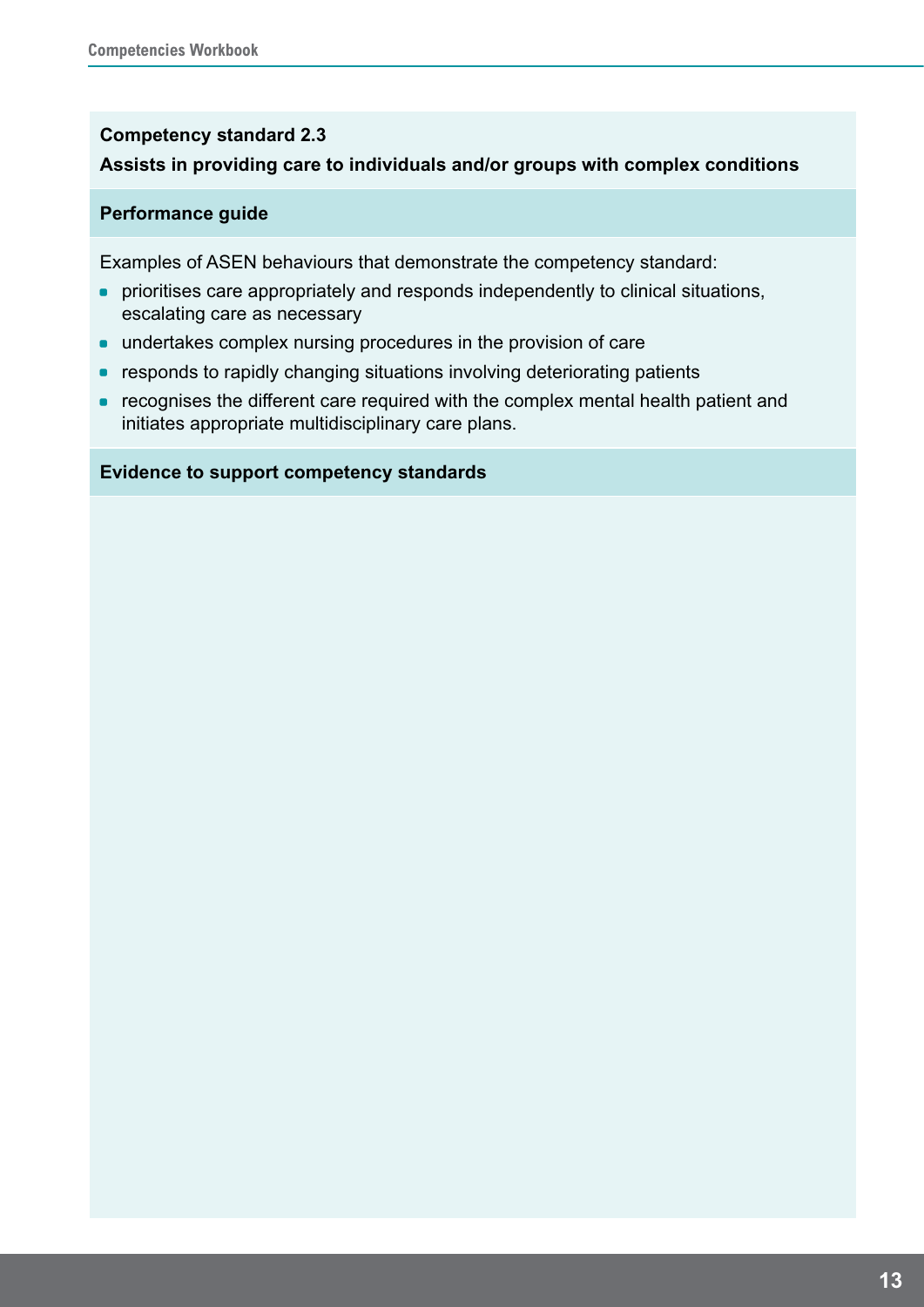| <b>Direct observation</b><br>(To be completed by the assessor)                                                                                                                               | Competent                 | Developing<br>competency  |
|----------------------------------------------------------------------------------------------------------------------------------------------------------------------------------------------|---------------------------|---------------------------|
|                                                                                                                                                                                              | Assessor's initials       | Assessor's initials       |
|                                                                                                                                                                                              |                           |                           |
| <b>Classification Review Panel to complete</b>                                                                                                                                               | Panel Chair's<br>initials | Panel Chair's<br>initials |
| The chair of the classification panel initials the<br>competency. If the competency standard is not<br>demonstrated at this time the reason should be<br>documented in the development plan. |                           |                           |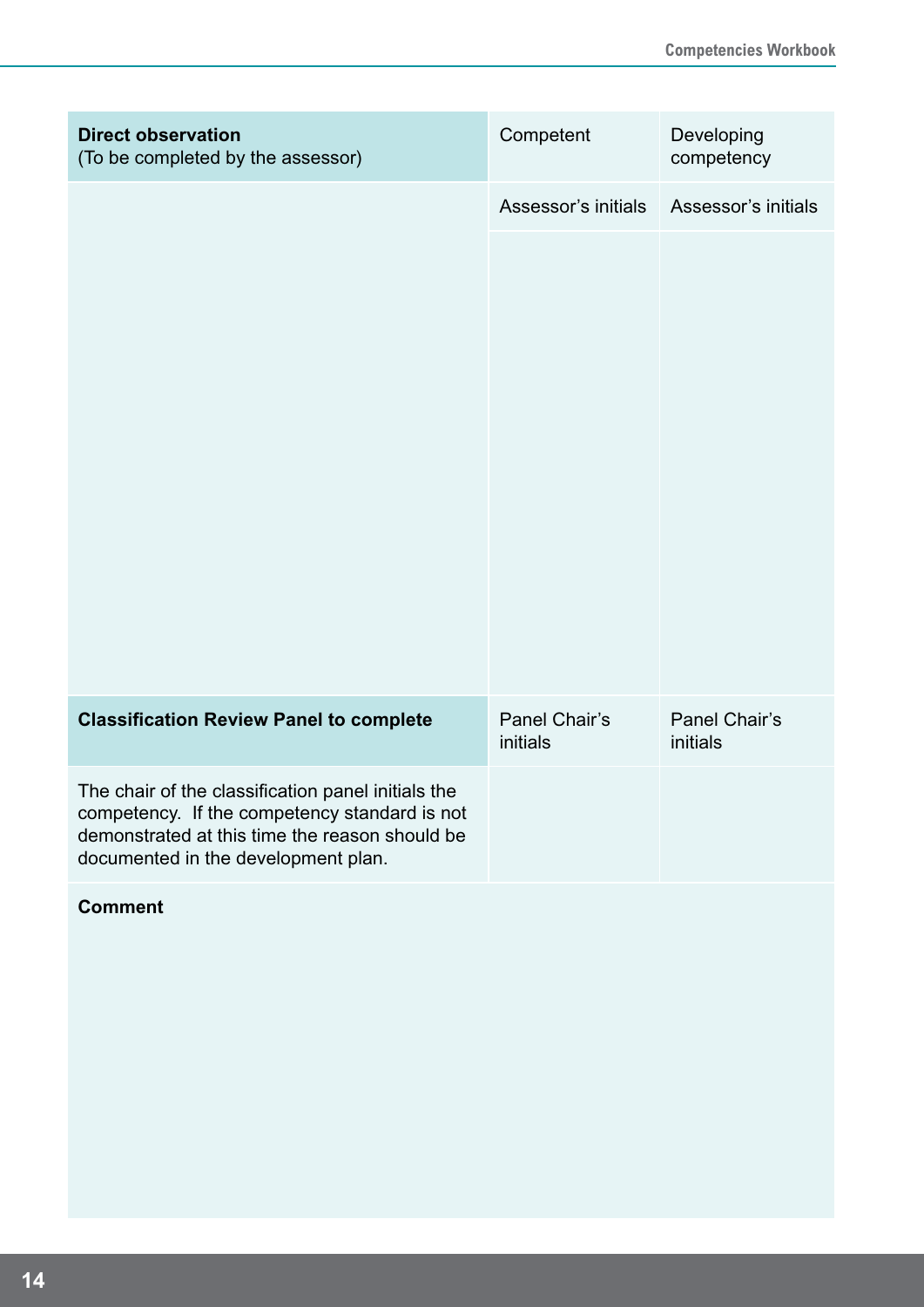#### **Competency standard 2.4**

#### **Uses comprehensive assessment skills to make reliable clinical decisions**

#### **Performance guide**

Examples of ASEN behaviours that demonstrate the competency standard:

- using a systematic approach, identifies risks and potential outcomes to assessment
- bases clinical decisions on assessment
- **provides mental health clinical risk assessments and management strategies** through use of tools such as the Mental State Exam and Clinical Risk Assessment and Management.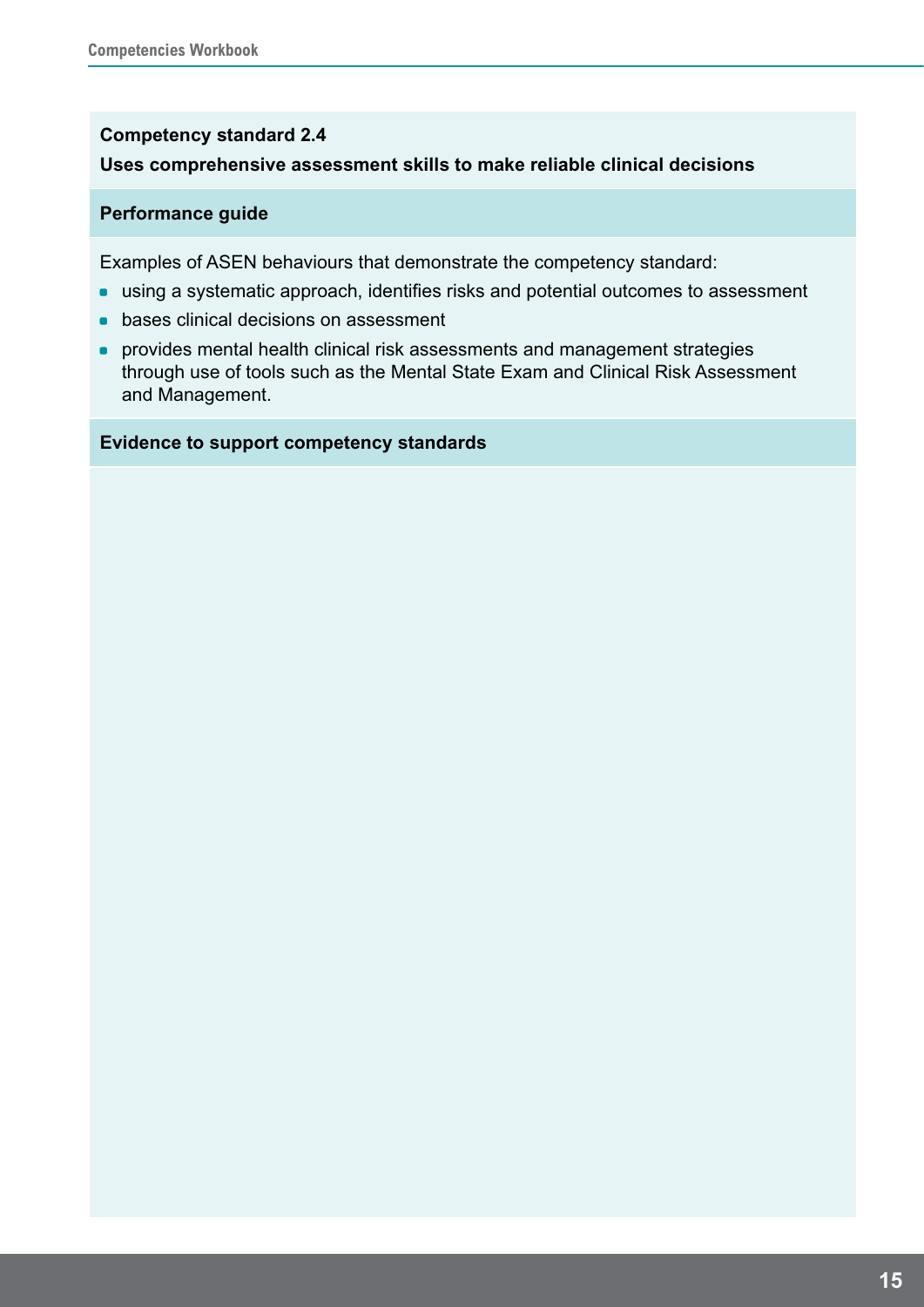| <b>Direct observation</b><br>(To be completed by the assessor)                                                                                                                               | Competent                 | Developing<br>competency  |
|----------------------------------------------------------------------------------------------------------------------------------------------------------------------------------------------|---------------------------|---------------------------|
|                                                                                                                                                                                              | Assessor's initials       | Assessor's initials       |
|                                                                                                                                                                                              |                           |                           |
| <b>Classification Review Panel to complete</b>                                                                                                                                               | Panel Chair's<br>initials | Panel Chair's<br>initials |
| The chair of the classification panel initials the<br>competency. If the competency standard is not<br>demonstrated at this time the reason should be<br>documented in the development plan. |                           |                           |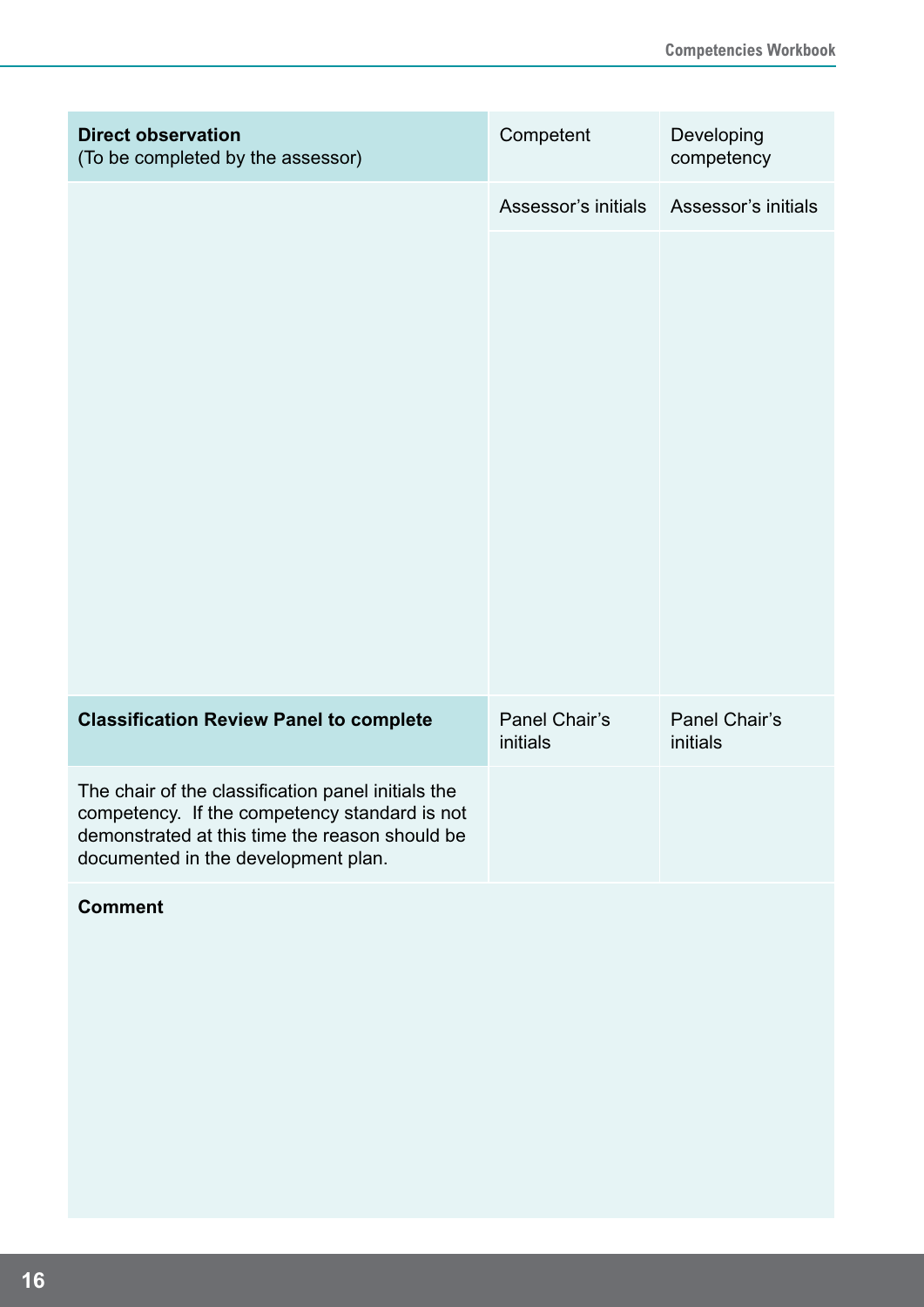#### **Competency standard 2.5**

#### **Develops care plans for individuals and/or groups and evaluates outcomes of own practice**

#### **Performance guide**

Examples of ASEN behaviours that demonstrate the competency standard:

- initiates review and modification of care plans where appropriate
- develops and implements care plans for individuals and/or groups with multiple co-morbidities or care requirements
- provides comprehensive mental health management plans in consultation with patients/clients and carers.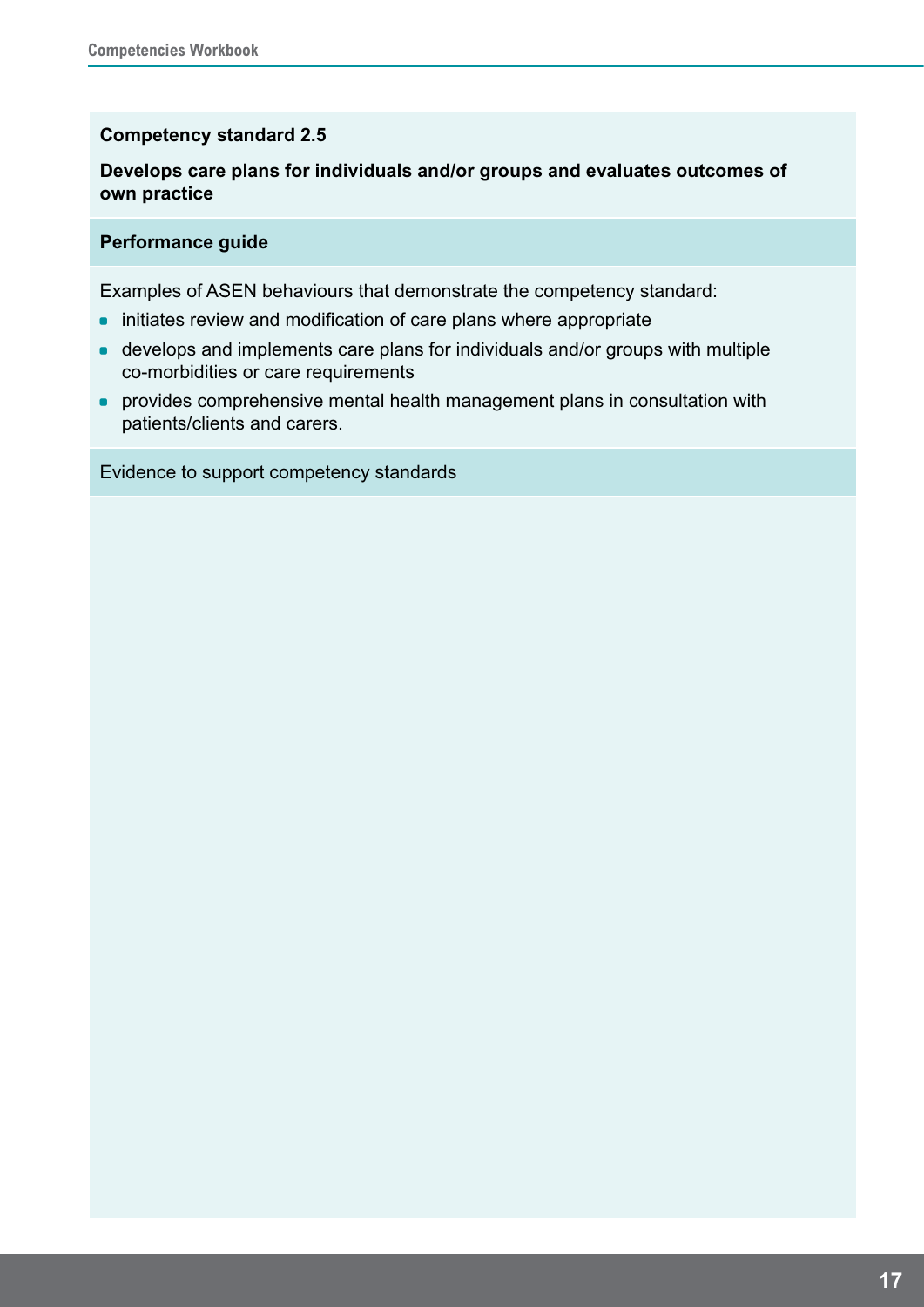| <b>Direct observation</b><br>(To be completed by the assessor)                                                                                                                               | Competent                 | Developing<br>competency  |
|----------------------------------------------------------------------------------------------------------------------------------------------------------------------------------------------|---------------------------|---------------------------|
|                                                                                                                                                                                              | Assessor's initials       | Assessor's initials       |
|                                                                                                                                                                                              |                           |                           |
| <b>Classification Review Panel to complete</b>                                                                                                                                               | Panel Chair's<br>initials | Panel Chair's<br>initials |
| The chair of the classification panel initials the<br>competency. If the competency standard is not<br>demonstrated at this time the reason should be<br>documented in the development plan. |                           |                           |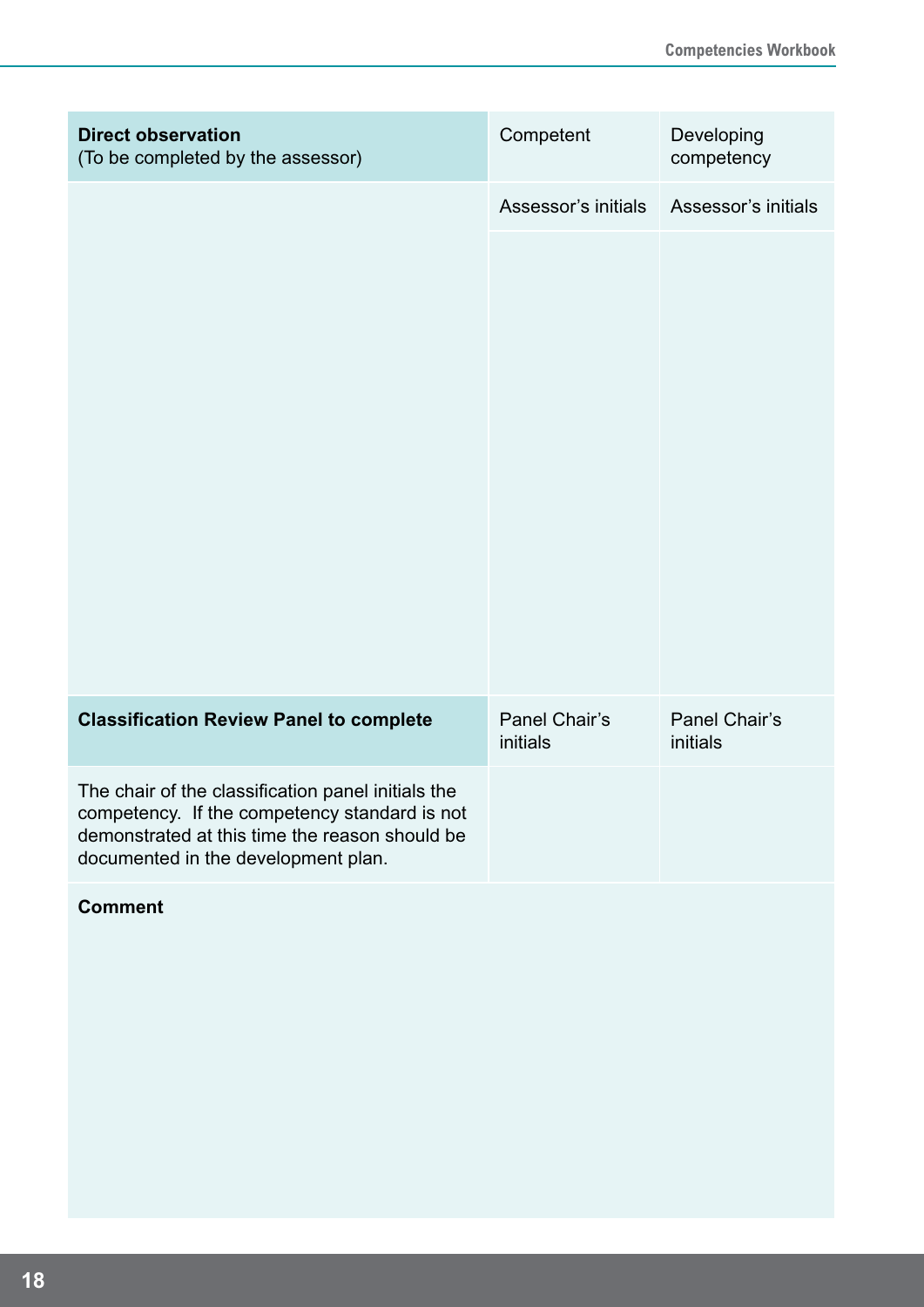#### **Domain 3: Management of self and others**

This competency reflects broader experiences, knowledge and skills that enable a more comprehensive scope of delegated responsibility and a greater degree of indirect registered nurse supervision.

Applicants must address each competency standard and provide evidence supporting their statements. Additional pages may be attached if more space is needed.

#### **Competency standard 3.1**

**Participates in the development, implementation and review of organisational policies, programs and procedures**

#### **Performance guide**

Examples of ASEN behaviours that demonstrate the competency standard:

- is involved in committees and working parties within and/or external to the work unit
- may take responsibility for equipment/maintenance schedules, budgets, rosters and stock control
- participates in quality improvement activities.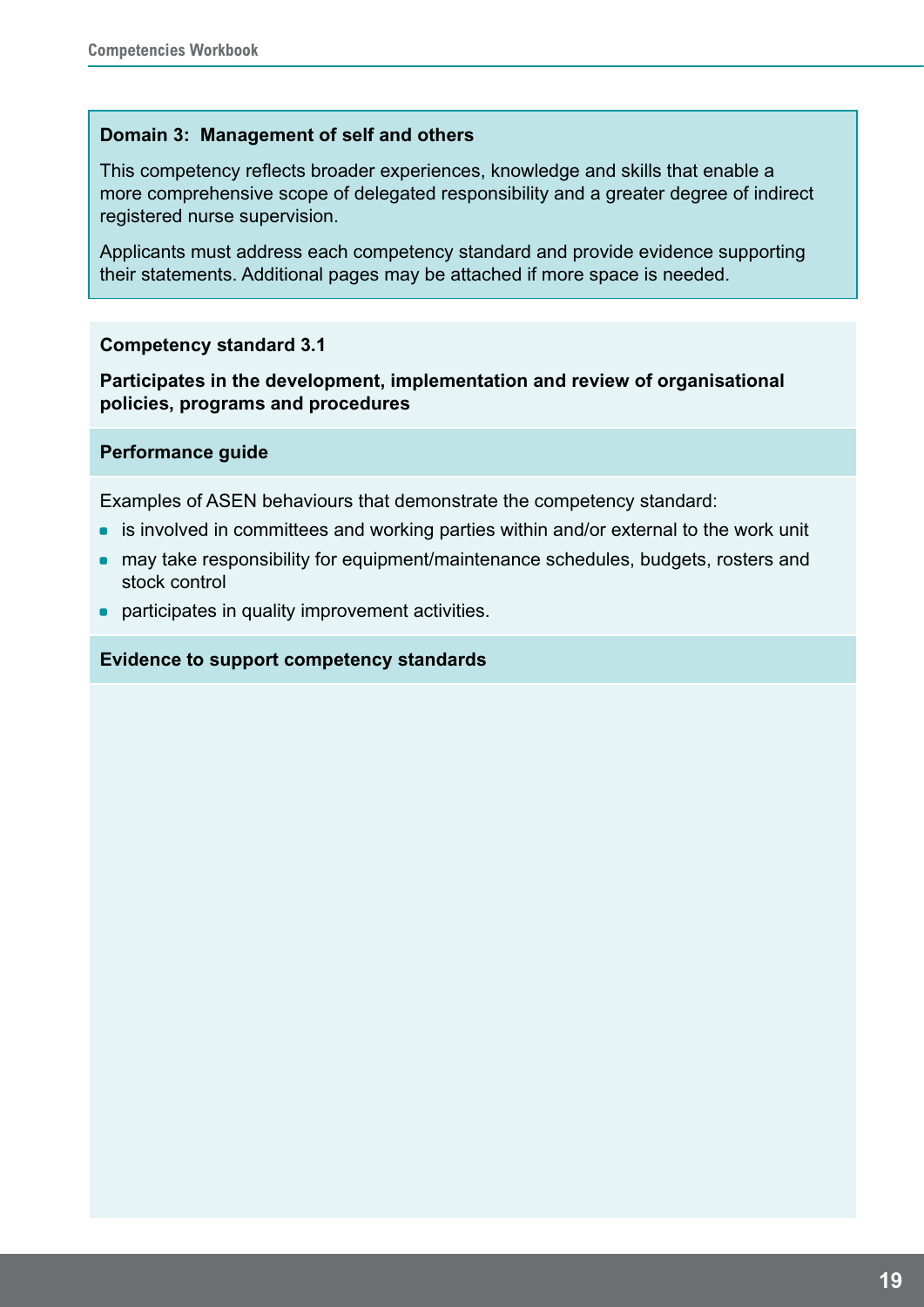| <b>Direct observation</b><br>(To be completed by the assessor)                                                                                                                               | Competent                 | Developing<br>competency  |
|----------------------------------------------------------------------------------------------------------------------------------------------------------------------------------------------|---------------------------|---------------------------|
|                                                                                                                                                                                              | Assessor's initials       | Assessor's initials       |
|                                                                                                                                                                                              |                           |                           |
| <b>Classification Review Panel to complete</b>                                                                                                                                               | Panel Chair's<br>initials | Panel Chair's<br>initials |
| The chair of the classification panel initials the<br>competency. If the competency standard is not<br>demonstrated at this time the reason should be<br>documented in the development plan. |                           |                           |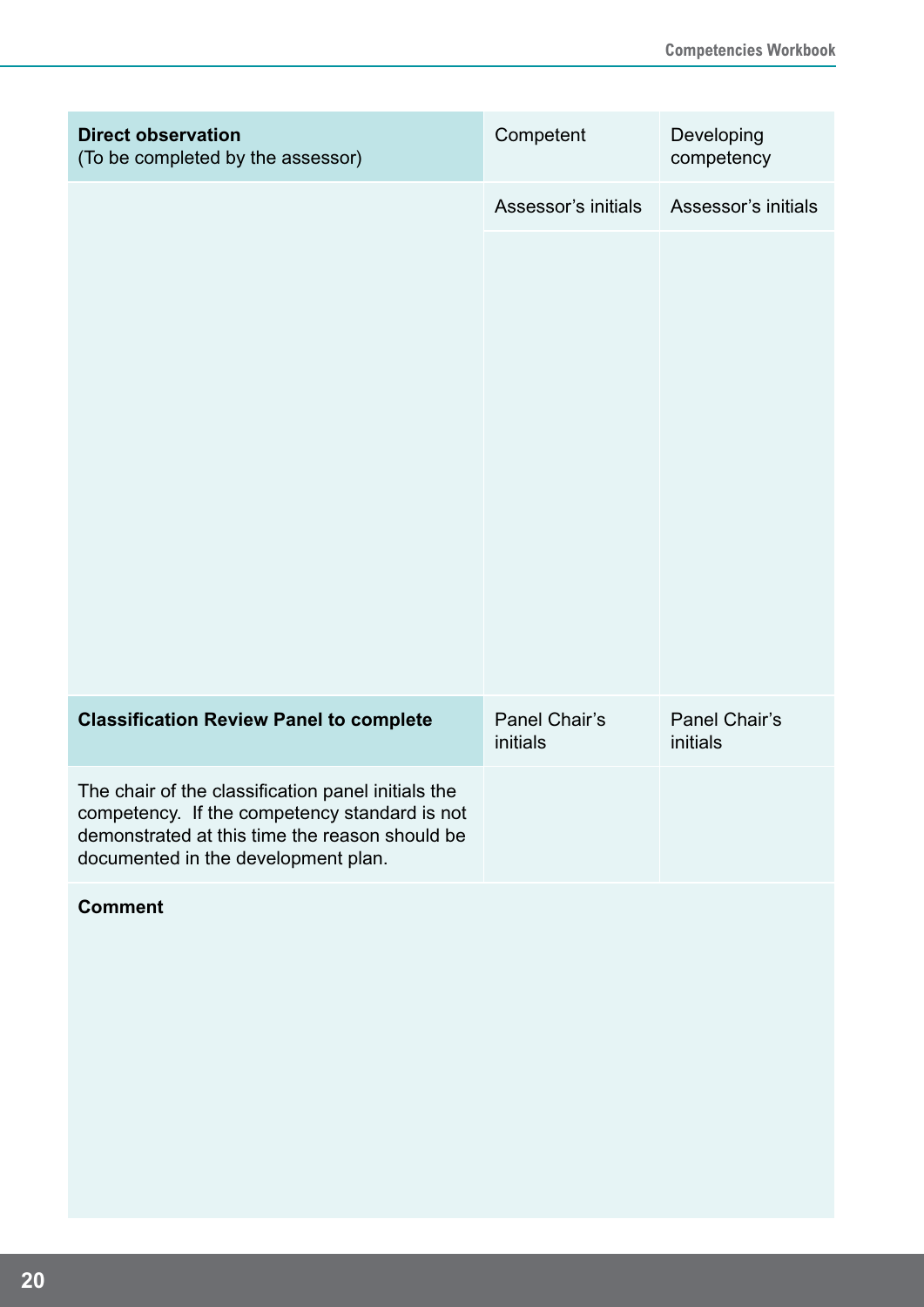#### **Competency standard 3.2**

#### **Coordinates delegated activities of other staff under the guidance and direction of a registered nurse**

#### **Performance guide**

Examples of ASEN behaviours that demonstrate the competency standard:

- coordinates and guides activities of other enrolled nurses, student enrolled nurses and assistants in nursing
- contributes to the review and the development of clinical standards and guidelines.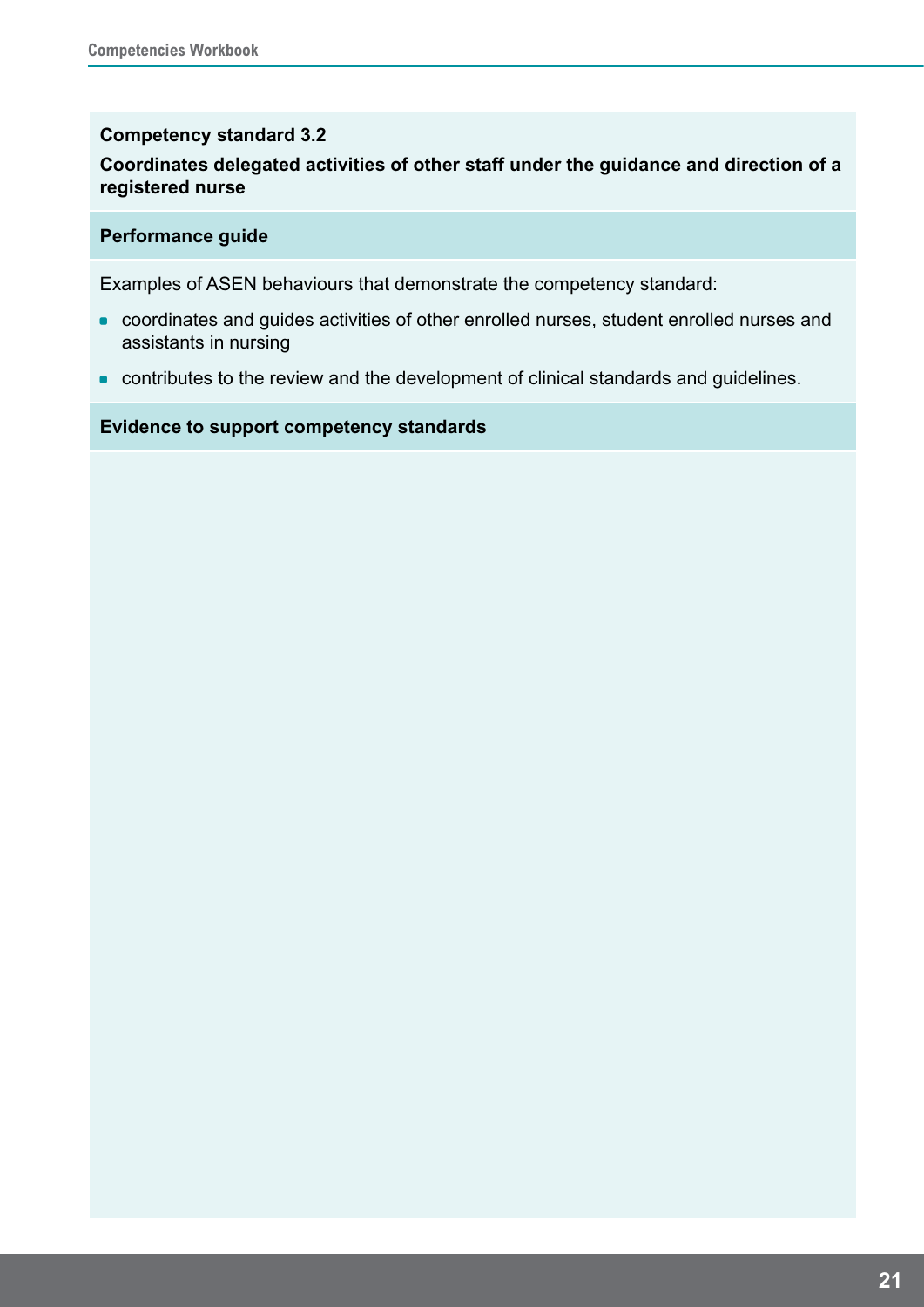| <b>Direct observation</b><br>(To be completed by the assessor)                                                                                                                               | Competent                 | Developing<br>competency  |
|----------------------------------------------------------------------------------------------------------------------------------------------------------------------------------------------|---------------------------|---------------------------|
|                                                                                                                                                                                              | Assessor's initials       | Assessor's initials       |
|                                                                                                                                                                                              |                           |                           |
| <b>Classification Review Panel to complete</b>                                                                                                                                               | Panel Chair's<br>initials | Panel Chair's<br>initials |
| The chair of the classification panel initials the<br>competency. If the competency standard is not<br>demonstrated at this time the reason should be<br>documented in the development plan. |                           |                           |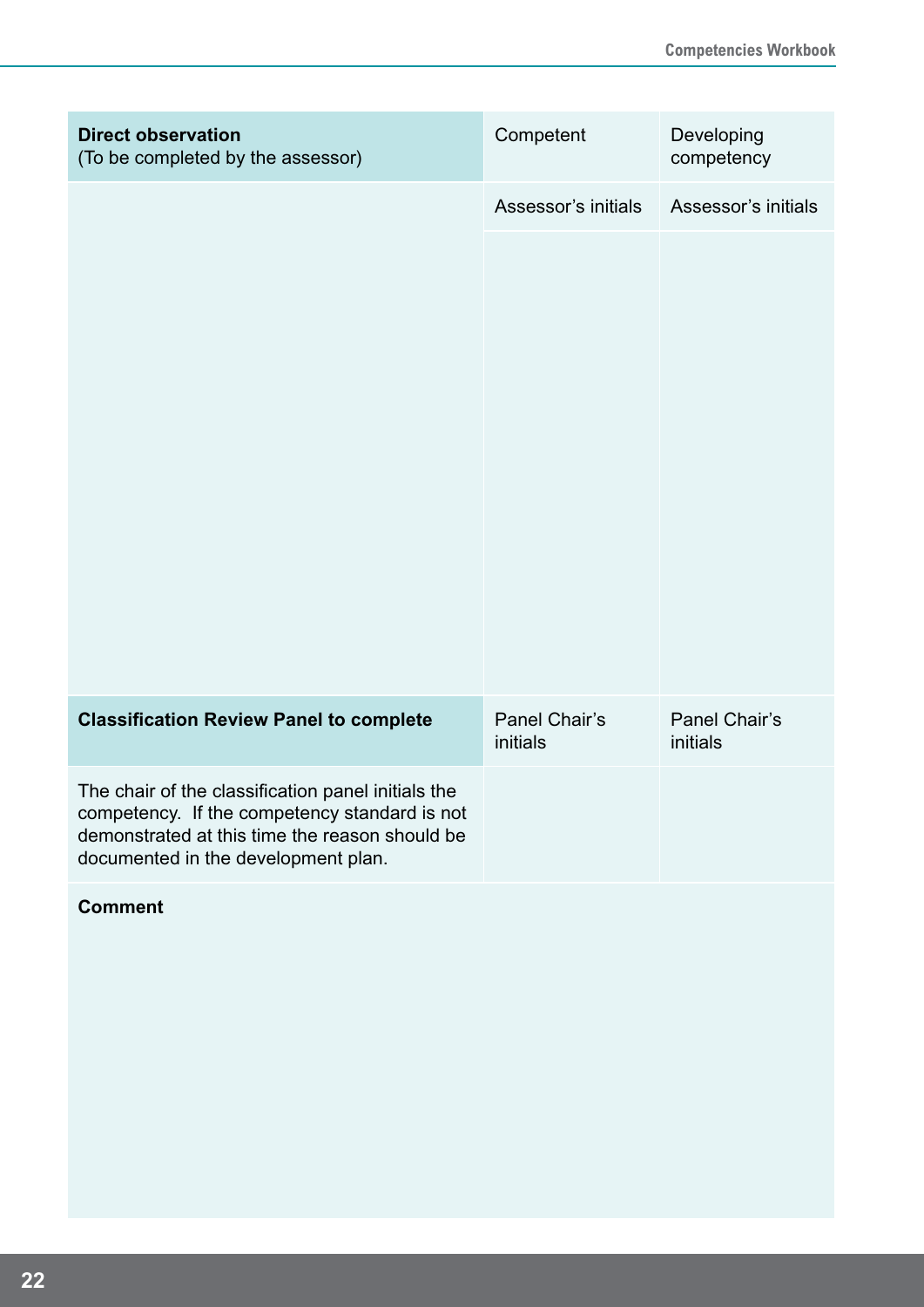### **Competency standard 3.3 Acts as a resource to others in an area of clinical practice**

#### **Performance guide**

Examples of ASEN behaviours that demonstrate the competency standard:

- participates in the education of individuals, groups and staff as appropriate
- may be involved in unit/ward orientation and ongoing support for staff and students.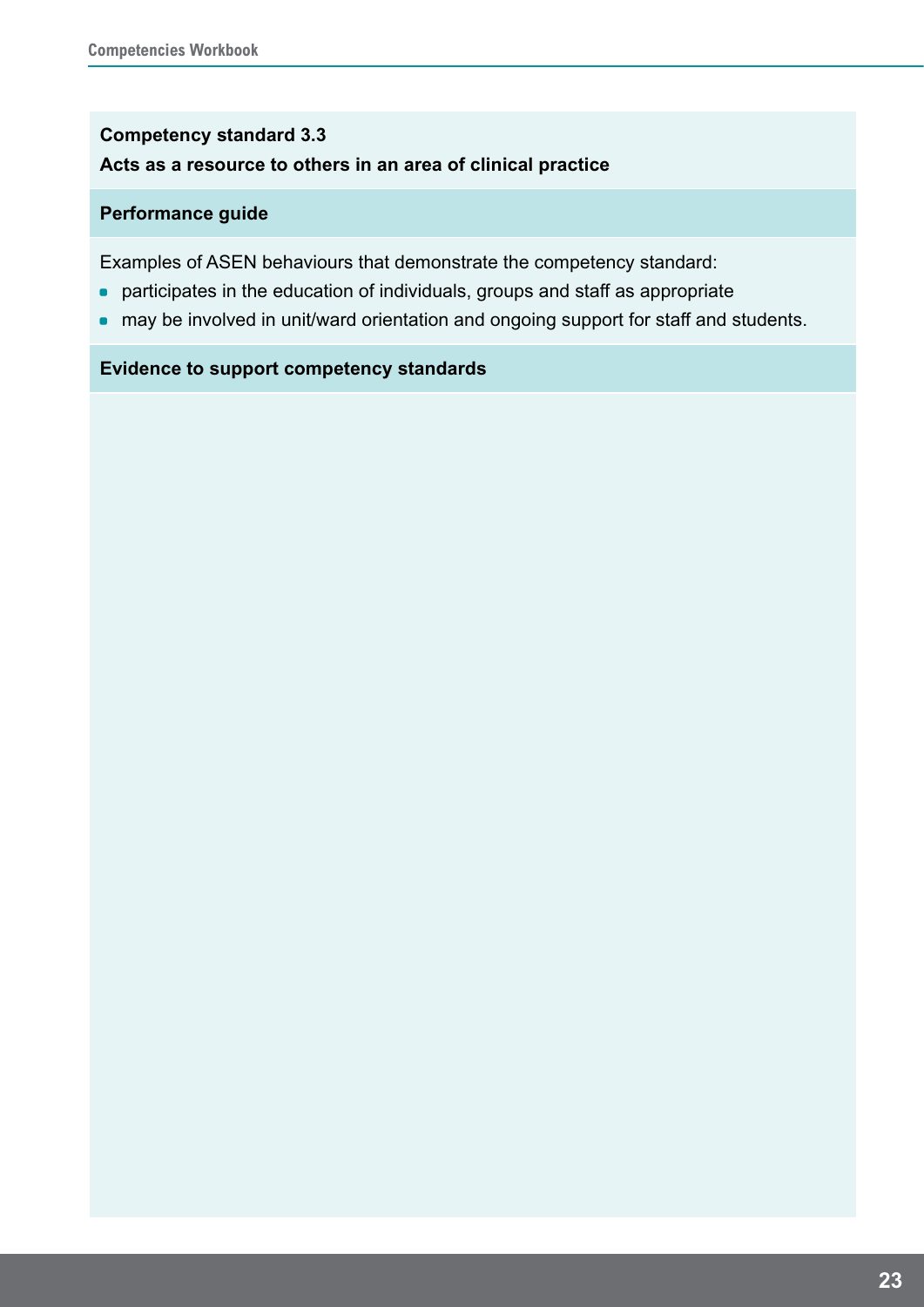| <b>Direct observation</b><br>(To be completed by the assessor)                                                                                                                               | Competent                 | Developing<br>competency  |
|----------------------------------------------------------------------------------------------------------------------------------------------------------------------------------------------|---------------------------|---------------------------|
|                                                                                                                                                                                              | Assessor's initials       | Assessor's initials       |
|                                                                                                                                                                                              |                           |                           |
| <b>Classification Review Panel to complete</b>                                                                                                                                               | Panel Chair's<br>initials | Panel Chair's<br>initials |
| The chair of the classification panel initials the<br>competency. If the competency standard is not<br>demonstrated at this time the reason should be<br>documented in the development plan. |                           |                           |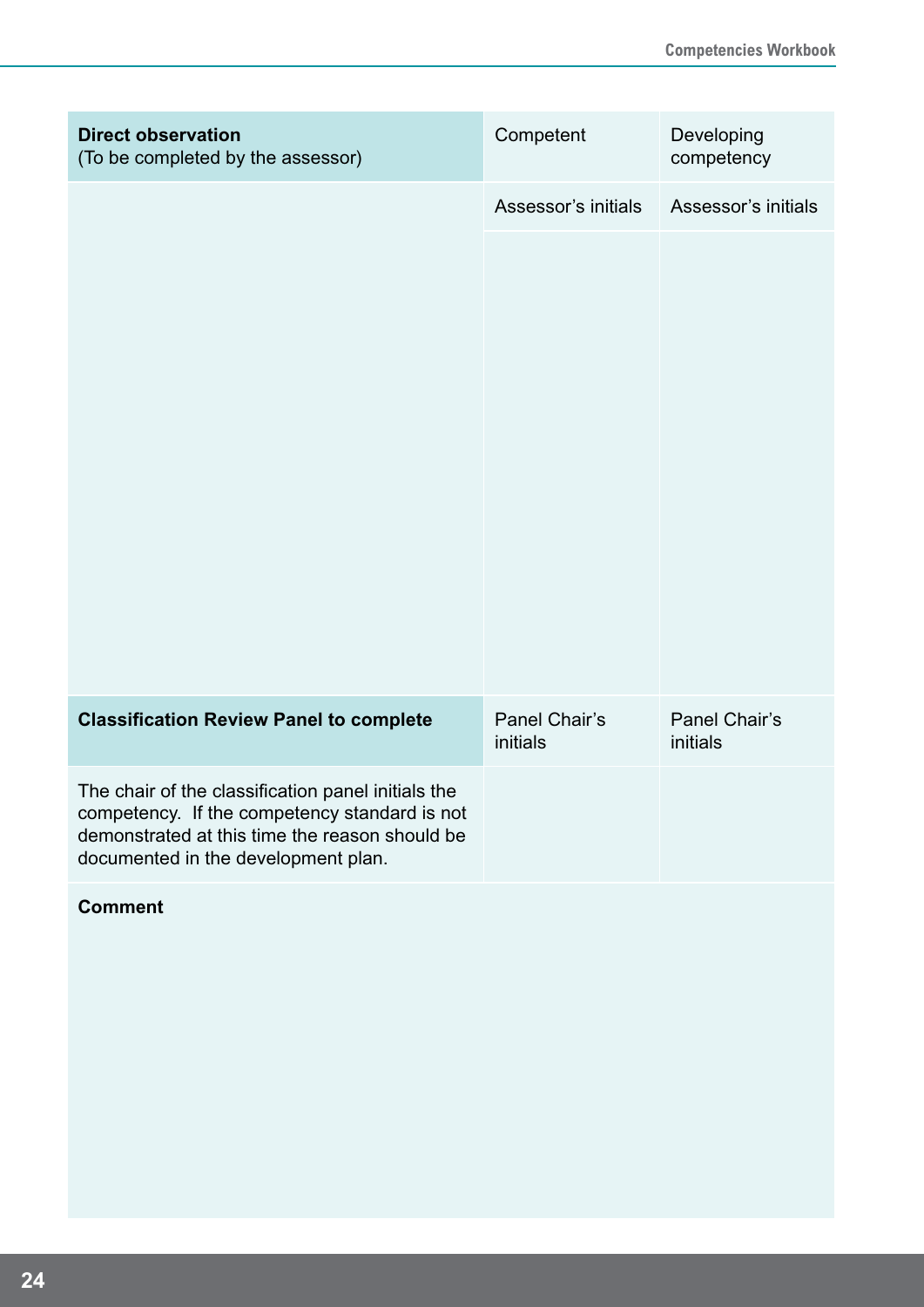### **Competency standard 3.4 Actively participates in team leadership and decision–making**

#### **Performance guide**

Examples of ASEN behaviours that demonstrate the competency standard:

- contributes to the performance management/and appraisal of other staff members
- **demonstrates advanced interpersonal skills**
- **•** supports team leadership roles and responds to changing priorities.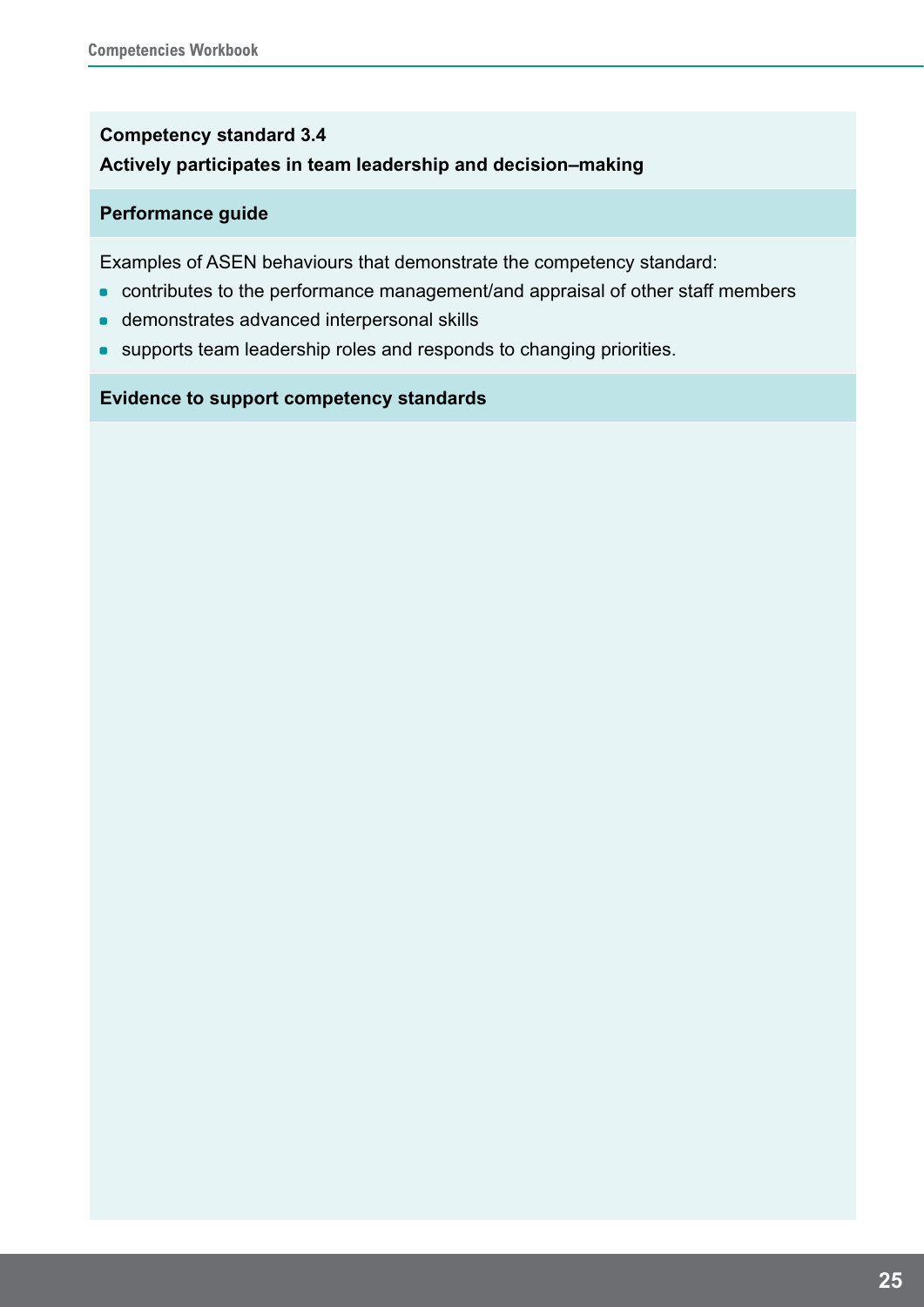| <b>Direct observation</b><br>(To be completed by the assessor)                                                                                                                               | Competent                 | Developing<br>competency  |
|----------------------------------------------------------------------------------------------------------------------------------------------------------------------------------------------|---------------------------|---------------------------|
|                                                                                                                                                                                              | Assessor's initials       | Assessor's initials       |
|                                                                                                                                                                                              |                           |                           |
| <b>Classification Review Panel to complete</b>                                                                                                                                               | Panel Chair's<br>initials | Panel Chair's<br>initials |
| The chair of the classification panel initials the<br>competency. If the competency standard is not<br>demonstrated at this time the reason should be<br>documented in the development plan. |                           |                           |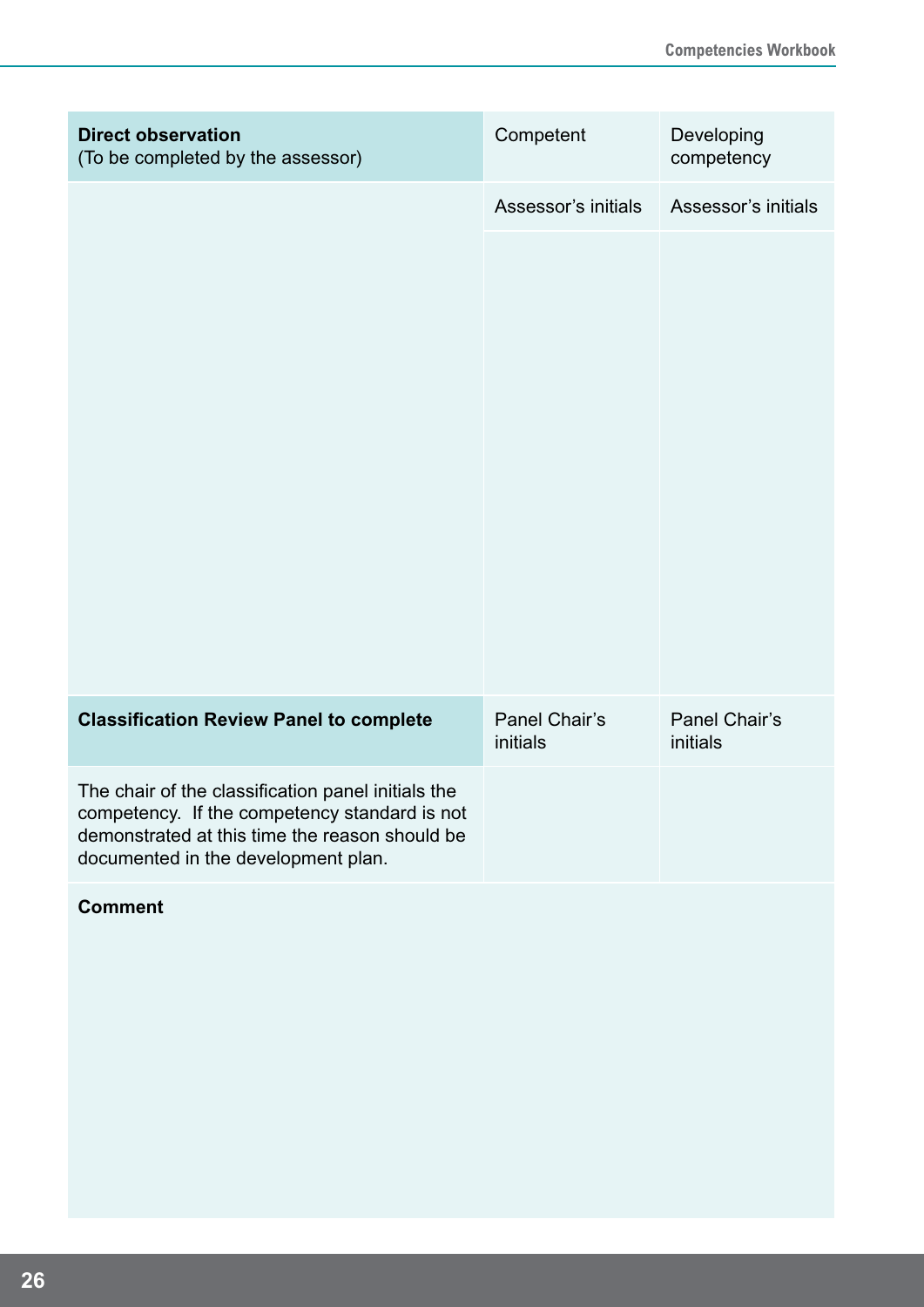# **Section four: Final assessment (panel to complete)**

The final assessment is to be completed by the Chair in consultation with all classification panel members. The applicant should be deemed competent, or identified as needing further development to demonstrate the ASEN competencies. Therefore, two options are available to the panel.

### **Option 1**

If the majority of the panel recommends that the applicant is competent, then the Panel members in support of the recommendation should sign the competent recommendation and the Chair should forward the recommendation to the Director of Nursing/Midwifery.

| <b>Competent</b>                                                                                                                           |  |       |  |
|--------------------------------------------------------------------------------------------------------------------------------------------|--|-------|--|
| The applicant has demonstrated all the competencies contained in this workbook and is<br>recommended to be reclassified to the ASEN level. |  |       |  |
| Signature of Chair:                                                                                                                        |  | Date: |  |
| Signature of Panel Member:                                                                                                                 |  | Date: |  |
| Signature of Panel Member:                                                                                                                 |  | Date: |  |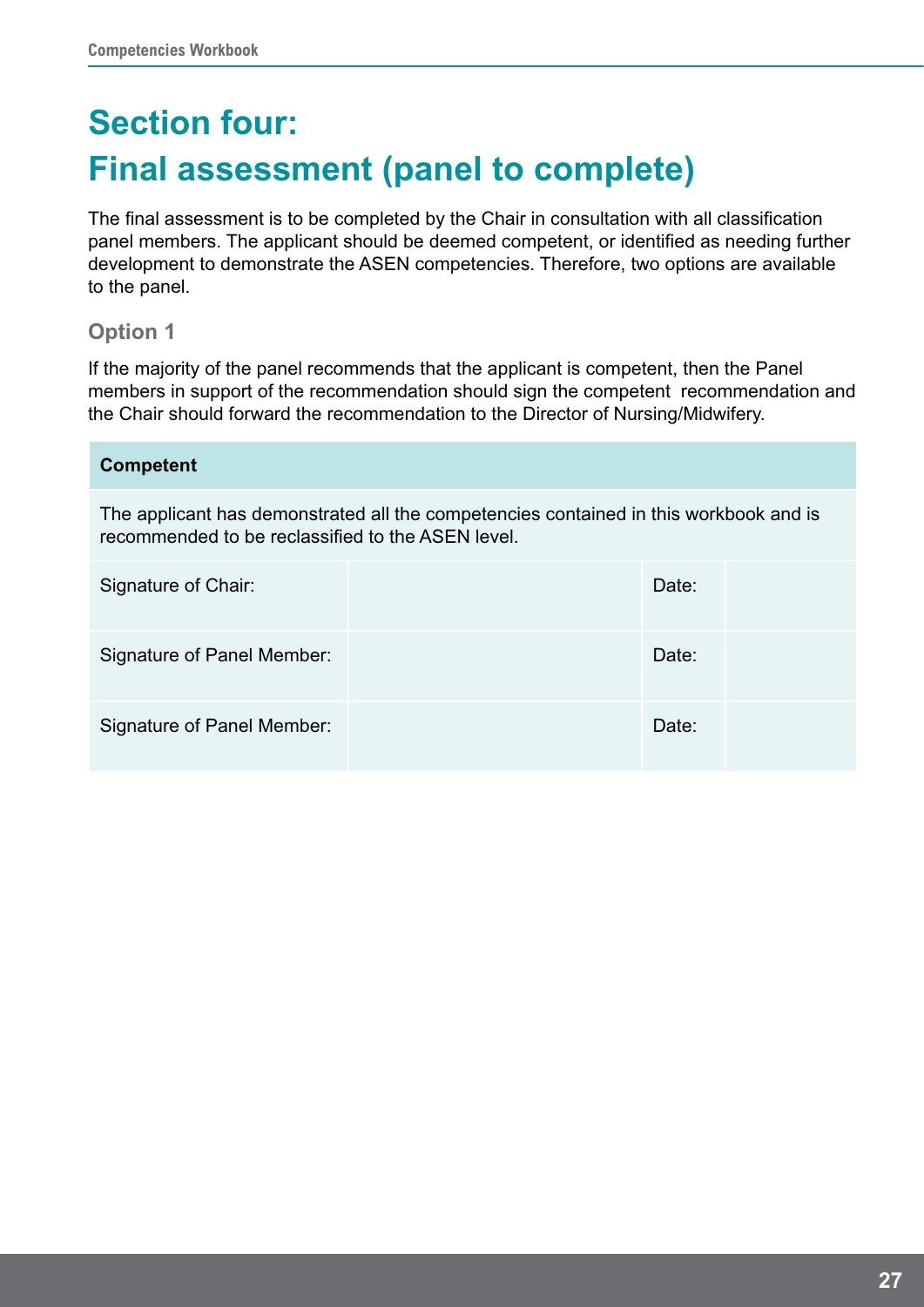### **Option 2**

If the majority of the panel recommends that the applicant needs further development, then the panel members in support of the recommendation should sign the not competent recommendation and the Chair should forward the recommendation and reasons for the decision to the Director of Nursing/Midwifery.

If the applicant does not demonstrate the ASEN competencies contained in the workbook, a development plan should detail:

- the exact competency standards for which development is required
- how these competency standards can be achieved.

#### **Not competent – areas to be included in the development plan**

The applicant has not demonstrated all the competencies contained in this workbook and is not recommended to be reclassified to the ASEN level at this time.

#### **Areas requiring development:**

| <b>Competency Standard:</b>       | Areas requiring development: |       |  |
|-----------------------------------|------------------------------|-------|--|
|                                   |                              |       |  |
|                                   |                              |       |  |
|                                   |                              |       |  |
| Signature of Chair:               |                              | Date: |  |
| <b>Signature of Panel Member:</b> |                              | Date: |  |
| Signature of Panel Member:        |                              | Date: |  |

Note: Additional pages may be attached if more room is needed.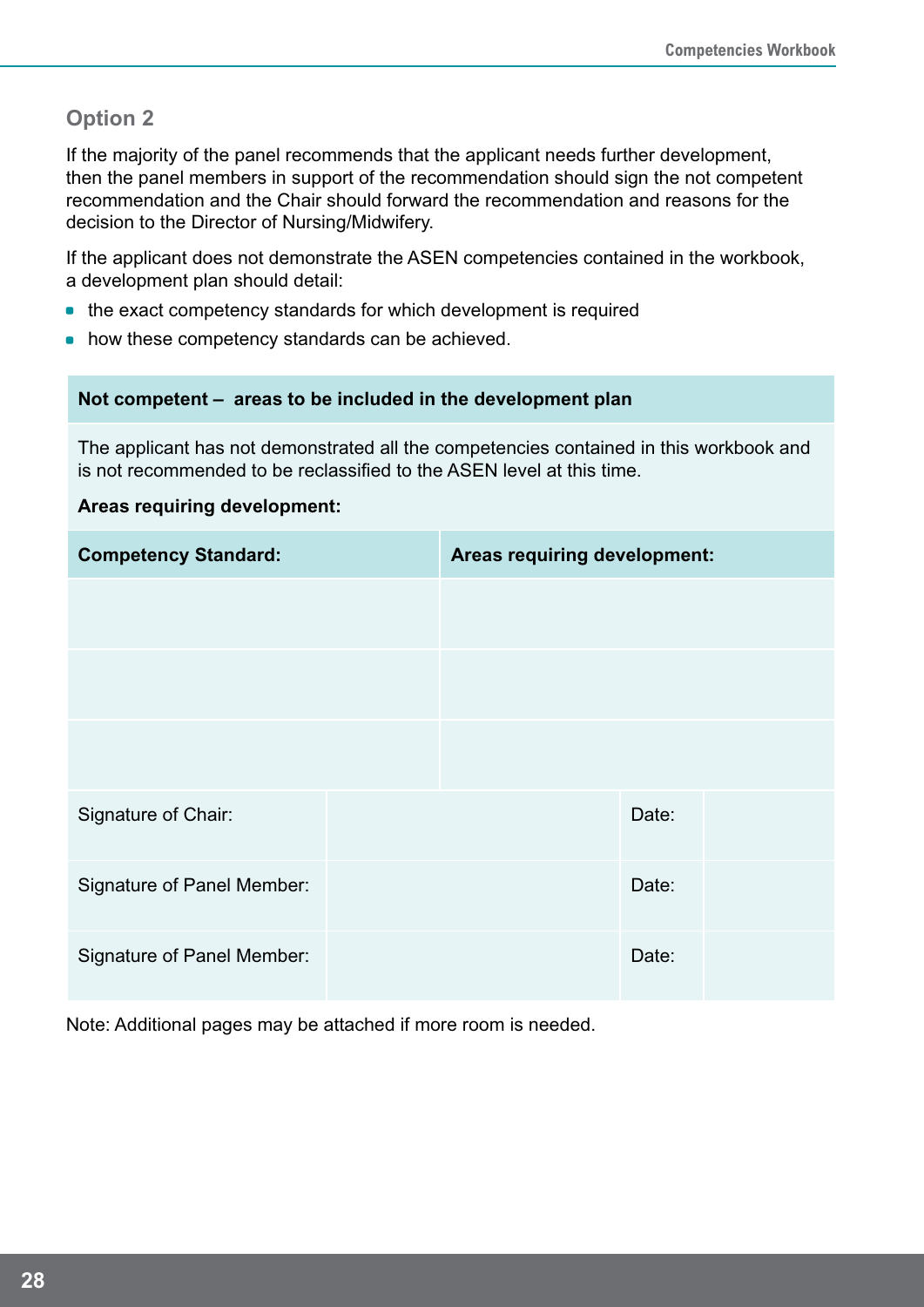# **Director of Nursing/Midwifery / Area Chief Executive Delegate**

| Name:                     |                                                        |                                                                                   |
|---------------------------|--------------------------------------------------------|-----------------------------------------------------------------------------------|
| Endorsement:              | <b>Recommended</b>                                     | Not recommended                                                                   |
| (Circle which<br>applies) | Application recommended to be<br>reclassified to ASEN. | Applicant requires further<br>development and is not<br>recommended at this time. |
|                           | Signature                                              | Date                                                                              |
|                           |                                                        |                                                                                   |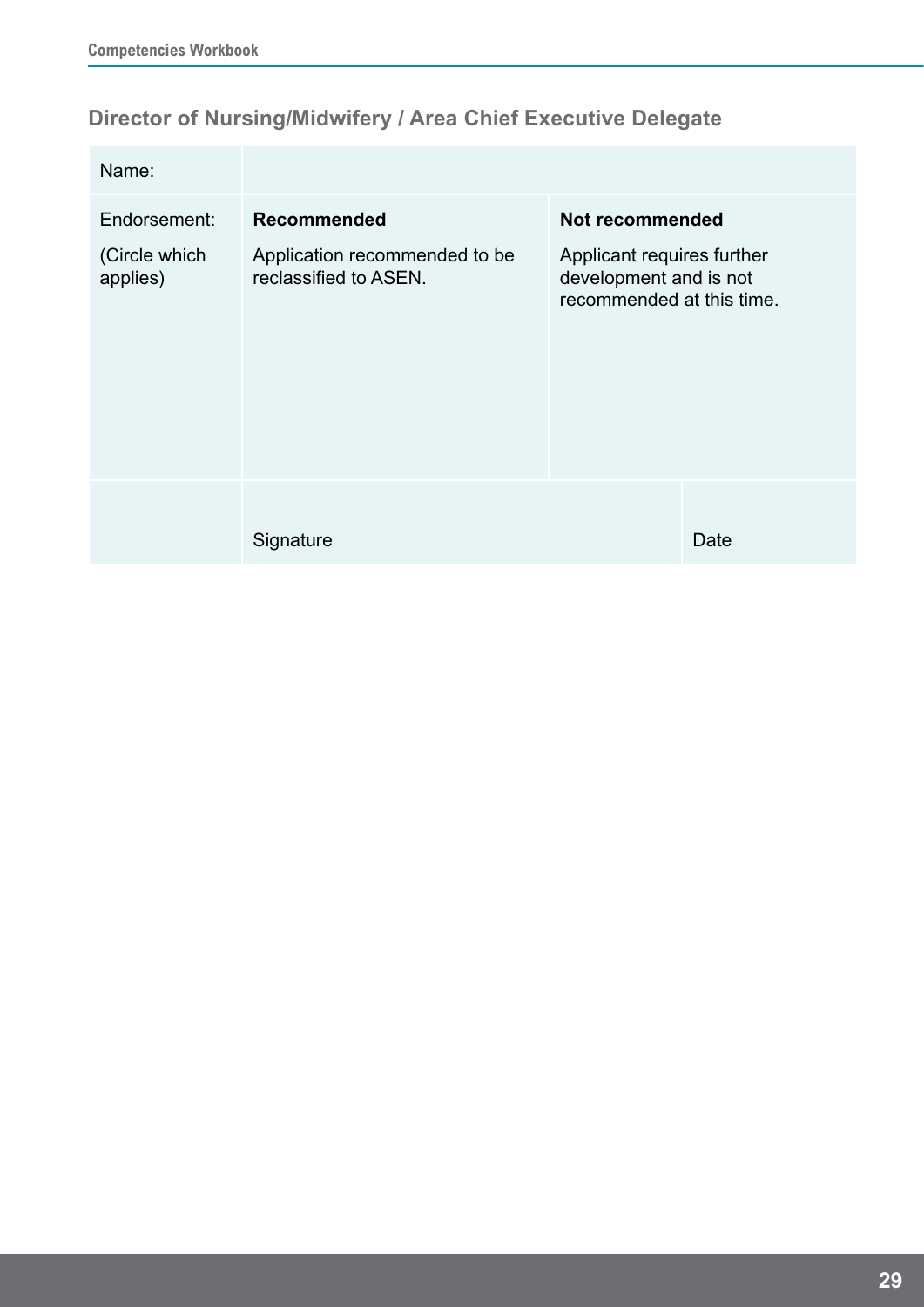# **Notes**